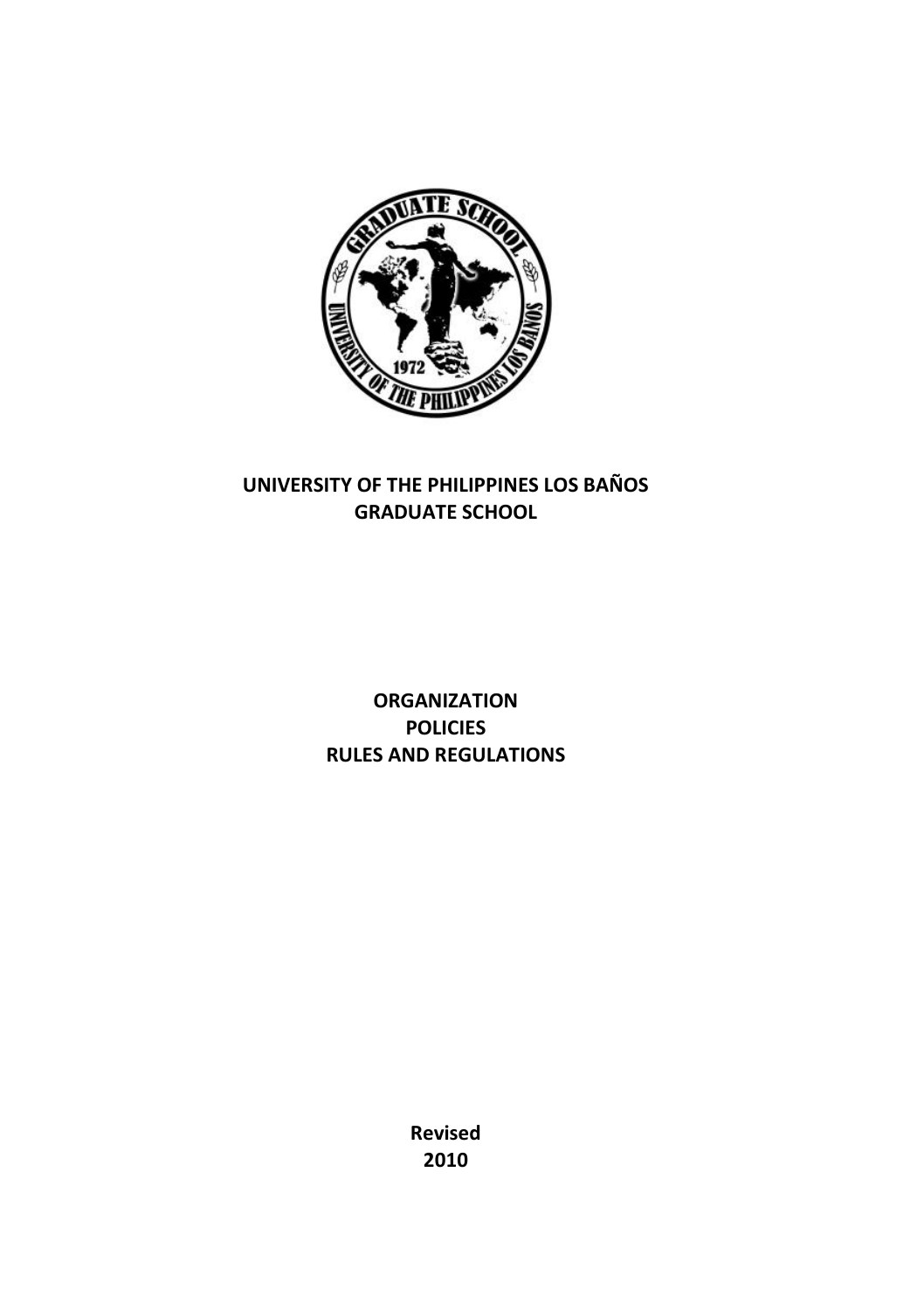### **Preface**

This handbook is a revision of the June 2005 handbook on the UPLB Graduate School Organization, Policies, Rules and Regulations.

This is a product of a long review process that culminated in the approval of the UPLB University Council on 20 October 2009. These revisions are meant to upgrade the University standards as it strives to become a graduate and research university. Revisions were also introduced to address several issues and concerns previously encountered.

We would like to acknowledge the following professors who served as chairs of the ad hoc committees whose outputs were approved and incorporated in the revisions: Dr. Diomedes A. Racelis (Admission Requirements), Dr. Carolina P. Santillana (Language Proficiency Requirements), Dr. Ma. Victoria O. Espaldon (Extension and Residency and Readmission Requirements), and Dr. Virgilio P. Sison (External Review for Thesis/Dissertation Requirements). Our thanks also go to Prof. Jerry R. Yapo who served as language editor of this handbook and Mr. Leslie Bolaños for the cover design and layout.

We hope that this handbook will prove useful to our graduate students and faculty.

MA. CRISTETA N. CUARESMA OSCAR B. ZAMORA Secretary **Dean**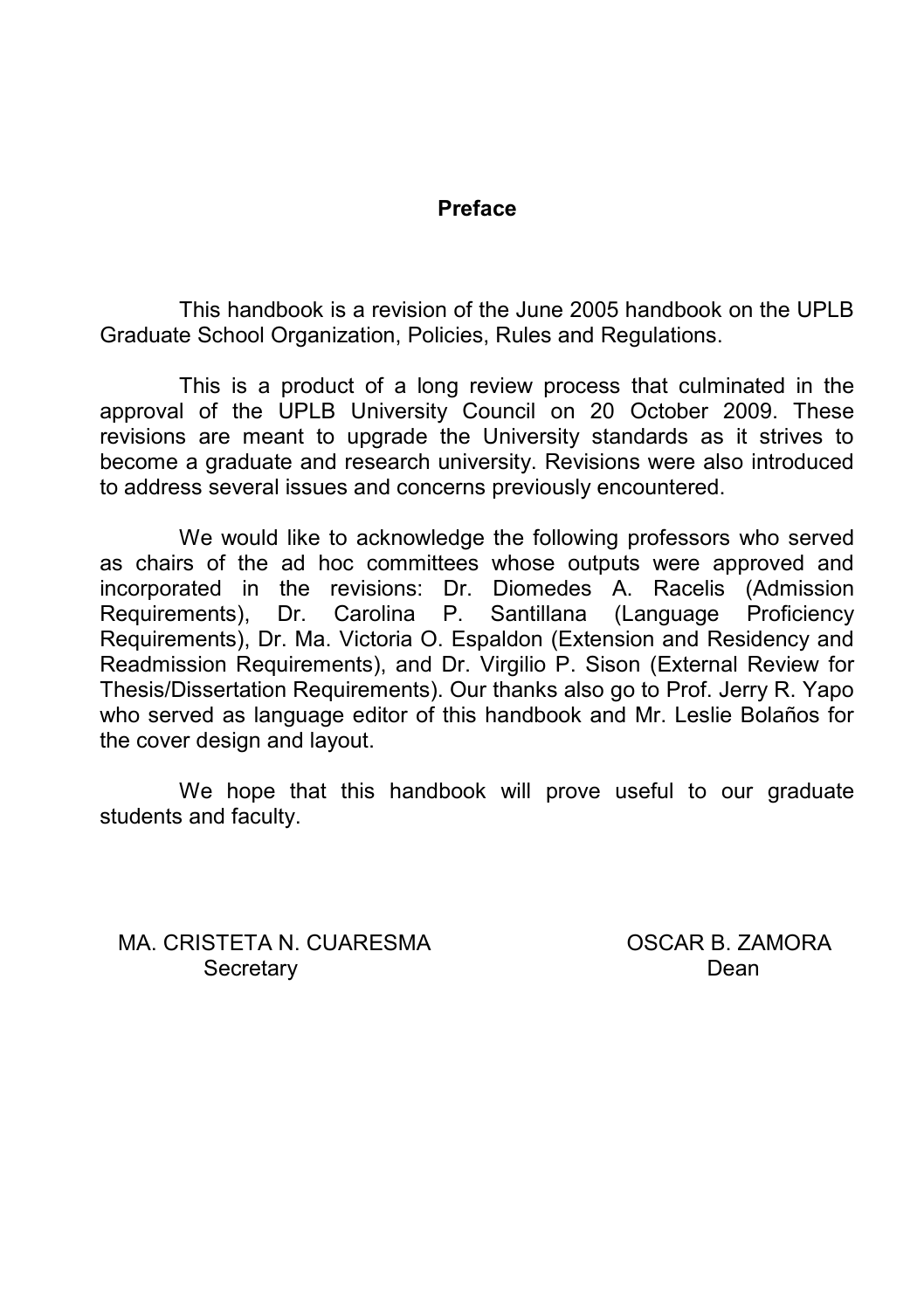# **TABLE OF CONTENTS**

| <b>CHAPTER</b> | <b>TITLE</b>                                                                |                |
|----------------|-----------------------------------------------------------------------------|----------------|
|                | Foreword                                                                    | $\mathbf{1}$   |
| $\mathbf{1}$   | Title and Jurisdiction                                                      | $\overline{2}$ |
| $\overline{2}$ | <b>Graduate Faculty</b>                                                     | $\overline{2}$ |
| 3              | Graduate Academic Advisory Council                                          | 4              |
| 4              | Officers of the Graduate School                                             | 5              |
| 5              | <b>Standing Committees</b>                                                  | 6              |
| 6              | Department Chairs and Graduate Admissions Committee                         | 7              |
| 7              | <b>Miscellaneous Provisions</b>                                             | 7              |
| 8              | General Rules and Regulations for the Master's Degree                       | 8              |
| 9              | Additional Specific Rules and Regulations for the Master's<br>Degree        | 13             |
| 10             | Rules and Regulations for the Degree of Doctor of<br>Philosophy             | 20             |
| 11             | Rules and Regulations for the Straight PhD Degree Program                   | 29             |
| 12             | Rules and Regulations for the degree of Doctor of<br>Philosophy by Research | 32             |
| 13             | Specific Rules and Regulations for Re-Admission                             | 36             |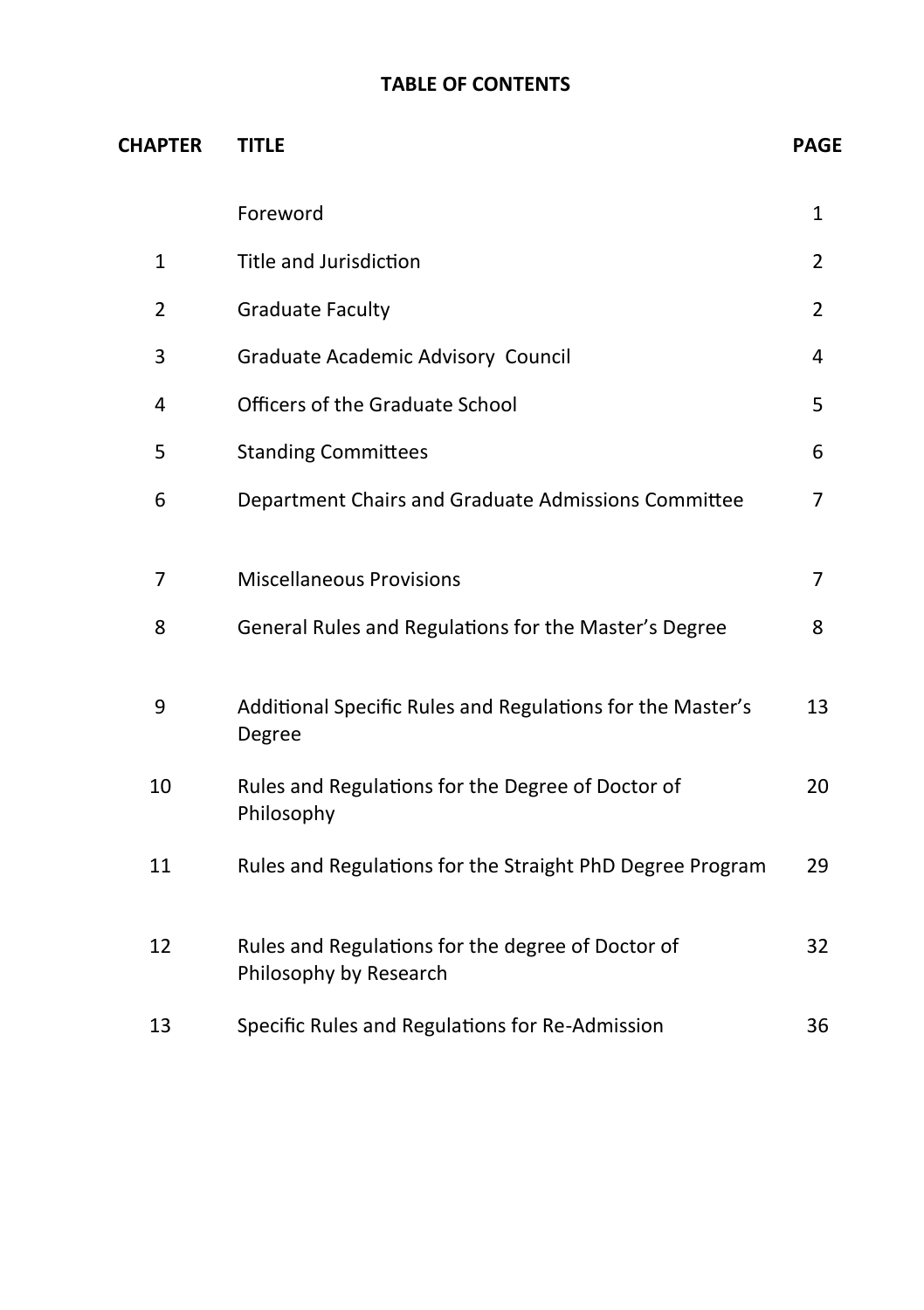#### **FOREWORD**

Graduate study at the University of the Philippines Los Baños (UPLB) is aimed at developing the student's ability for critical inquiry and independent research for the advancement of knowledge, and at developing competence in the exercise of professional leadership.

The Faculty of the UPLB Graduate School assumes the vital role and responsibility of developing and promoting scholarly work, particularly in research, teaching and professional studies. To this end, the Graduate Faculty recognizes the need for coordination and cooperation among its members in order to attain greater efficiency and effectiveness in the pursuit of its intellectual and professional goals.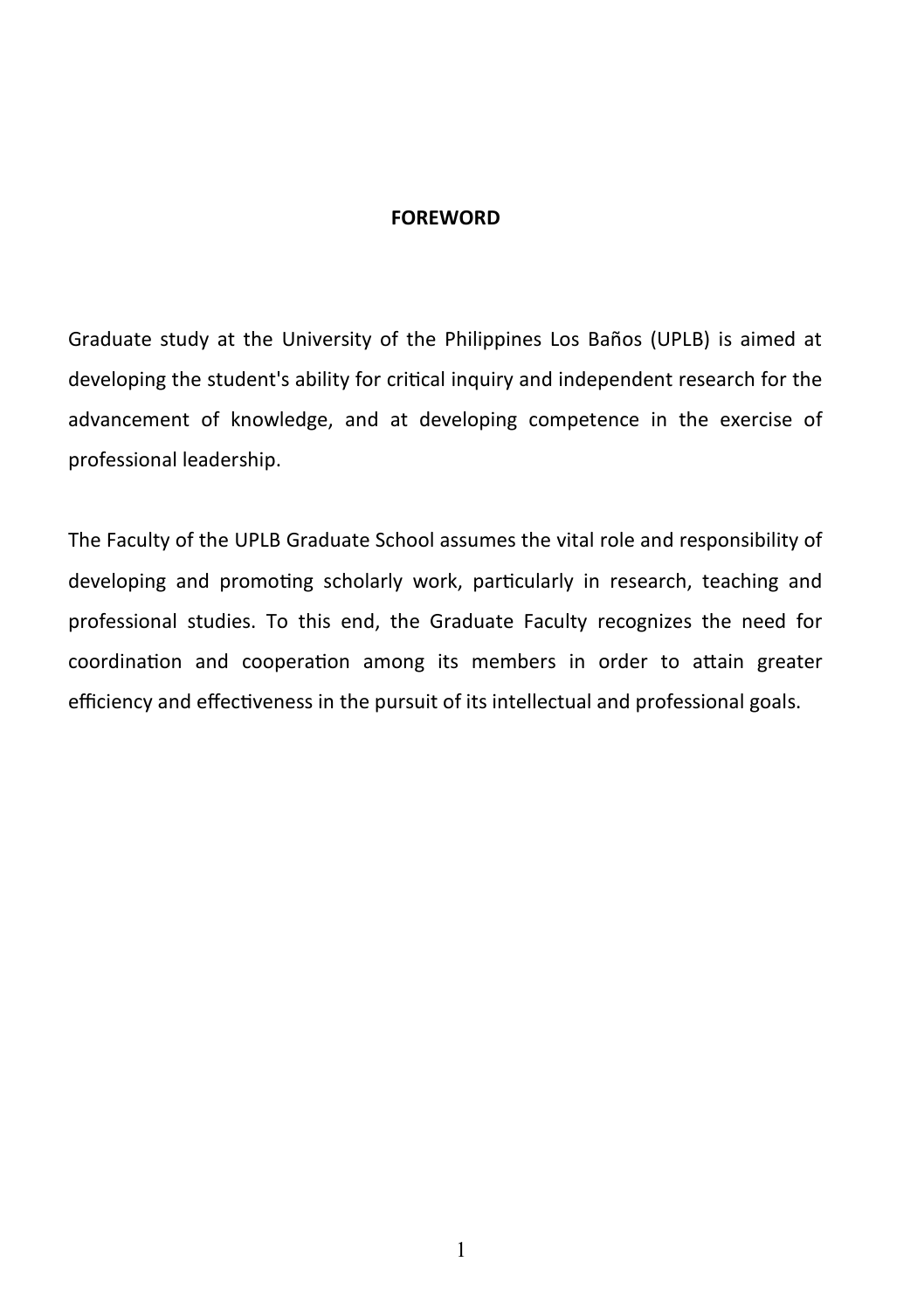#### **CHAPTER 1 TITLE AND JURISDICTION**

**Article 1.** These rules and regulations shall be known as "Rules and Regulations for Graduate Studies at the University of the Philippines Los Baños".

**Article 2.** The Graduate School shall exercise administrative jurisdiction over all graduate programs in the University.

# **CHAPTER 2 GRADUATE FACULTY**

# *Section 1. Composition*

**Article 1.** The Graduate Faculty of UPLB is a group of faculty members with equal rights and privileges in the formulation and implementation of graduate programs and policies.

**Article 2.** The Graduate Faculty of UPLB has two types of membership, namely regular and non-regular.

- *a) Regular* members are staff members of UPLB who are issued additional assignments to teach graduate courses and/or serve as guidance/advisory committee chair or member. If they are assigned to be involved in graduate programs offered by units other than the unit to which they have their basic appointment, then they are given *affiliate* appointments.
- *b) Non-regular* members are professional lecturers, visiting professors, exchange professors, affiliate professors or adjunct professors who come from institutions other than UPLB (including UPLB retirees) and are issued appointments to serve in graduate programs of UPLB.

# *Section 2. Appointment*

**Article 1.** A prospective Graduate Faculty member must have an existing basic appointment in a home unit at UPLB.

**Article 2.** Recommendations for appointment to the Graduate Faculty are initiated by the unit head, endorsed by the Dean of the academic unit and the Dean of the Graduate School, and approved by the Chancellor. If the nominee is from a unit other than the recommending unit, then the nomination must be endorsed by the head of the nominee's home unit.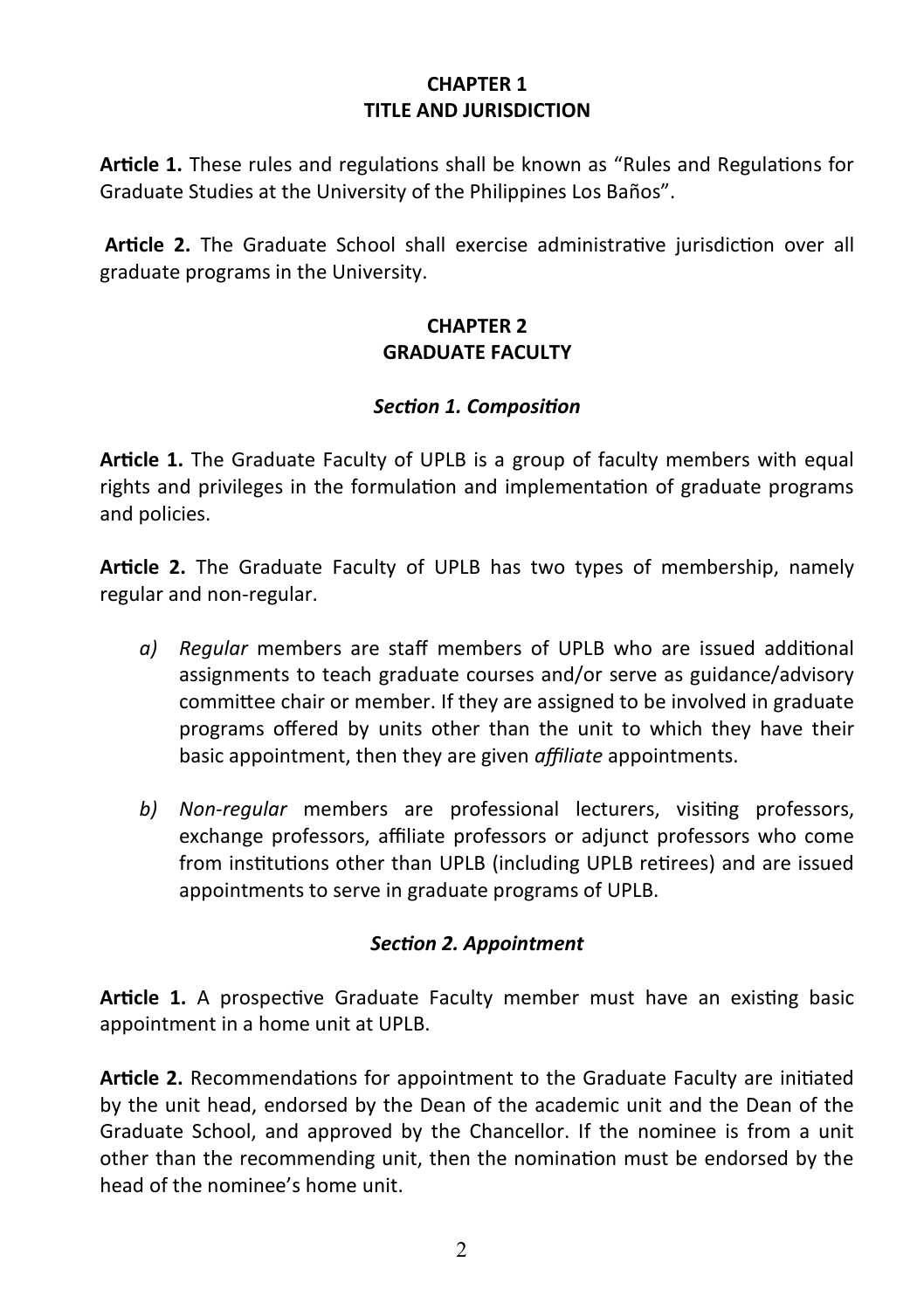**Article 3.** To be appointed as a regular member of the Graduate Faculty, a member of the UPLB academic or research staff must meet the following criteria:

Must have a graduate degree, except in very meritorious cases; If without a doctoral degree, must have handled at least one 100-level course for two semesters.

**Article 4.** A regular member of the Graduate Faculty may be appointed as Major Adviser (chair of student's guidance/advisory committee) if the following criteria are satisfied:

- *A. To be adviser for a Master's student*
	- a) Must have a rank of at least Assistant Professor; and
	- b) Must have been senior author of two published scholarly papers in his/her field of specialization, beyond the Master's degree.

# *B. To be adviser for a PhD student*

- a) Must have a rank of at least Assistant Professor; and
- b) Must have been senior author of two published scholarly papers in his/her field of specialization, beyond the PhD.
- c) Must be a holder of a PhD degree, except in meritorious cases where the following criteria are met:
	- i. must be a full Professor or
	- ii. must have highly exceptional academic credentials including the following:
		- 1. at least 10 years professional experience in his/her field of specialization;
		- 2. at least 7 scholarly publications in refereed journals; and
		- 3. an award or distinction from a nationally recognized professional or scientific organization.
- d) Must have been adviser of at least one student who has graduated with MA or MS degree; or Must have been senior author of at least five scholarly articles in his field of specialization beyond the PhD degree.

**Article 5.** Appointment of non-regular members of the Graduate Faculty as thesis/ dissertation advisers shall be made using the same criteria as for regular members of the Graduate Faculty.

**Article 6.** Appointment to the Graduate Faculty may be permanent or temporary. Permanent appointments may be issued to qualified tenured faculty upon recommendation of the unit head. Temporary appointments may be given for a period not exceeding one year. The appointment shall automatically terminate at the end of the period unless renewed.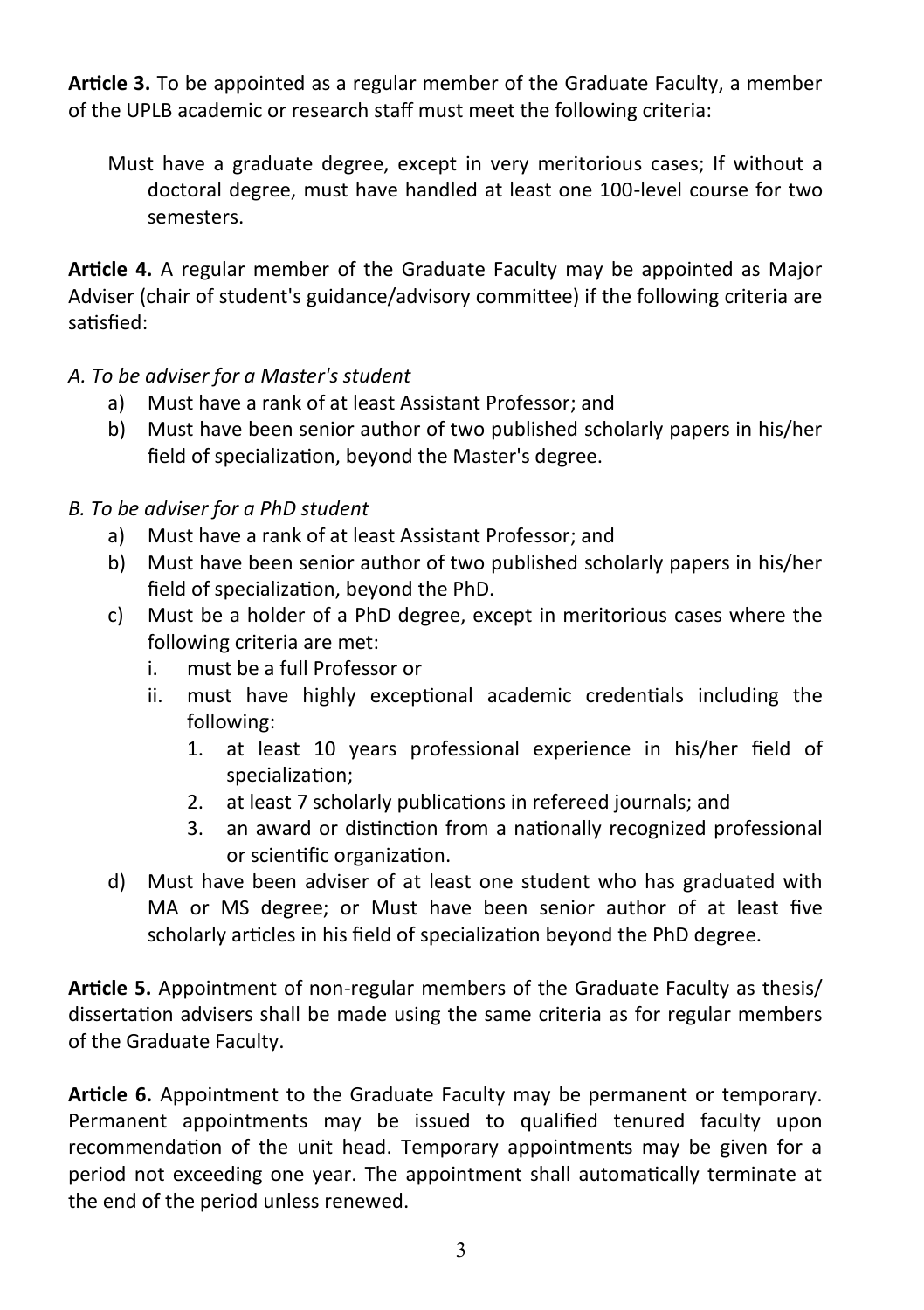**Article7.** A member of the Graduate Faculty shall lose membership if he/she ceases to participate actively in graduate education at UPLB. Active participation in graduate education means satisfaction of at least one of the following conditions:

- a) Teaching at least one graduate course or any advanced undergraduate course which may carry graduate credits; or
- b) Membership in guidance or advisory committee of duly matriculated graduate students.

**Article 8.** A member of the Graduate Faculty who has lost his/her membership may be reinstated following the provisions of Section 2, Article 2 of this chapter.

### *Section 3. Function*

**Article 1.** The Graduate Faculty of UPLB has administrative jurisdiction over all graduate degree programs and recommends to the Board of Regents, through the University Council the institution, revision or abolition of graduate courses and programs, including admission and graduation of students.

### **CHAPTER 3 GRADUATE ACADEMIC ADVISORY COUNCIL**

**Article 1.** The Graduate Academic Advisory Council shall be composed of the Deans of the different colleges of UPLB or their designated representatives, the Chairs of the four standing committees and the Secretary of the Graduate School. The Dean of the Graduate School shall be ex-officio Chair of the Council.

**Article 2.** The Graduate Academic Advisory Council shall perform the following functions:

- a) Formulate policies and guidelines governing the administration of graduate programs and operations of the UPLB Graduate School;
- b) Review curricular and other academic matters for endorsement to the Graduate Faculty; and
- c) Advice the Chancellor on new directions and problems in graduate education and advanced studies, and to suggest administrative measures for coordination, direction, and growth of graduate programs in the University.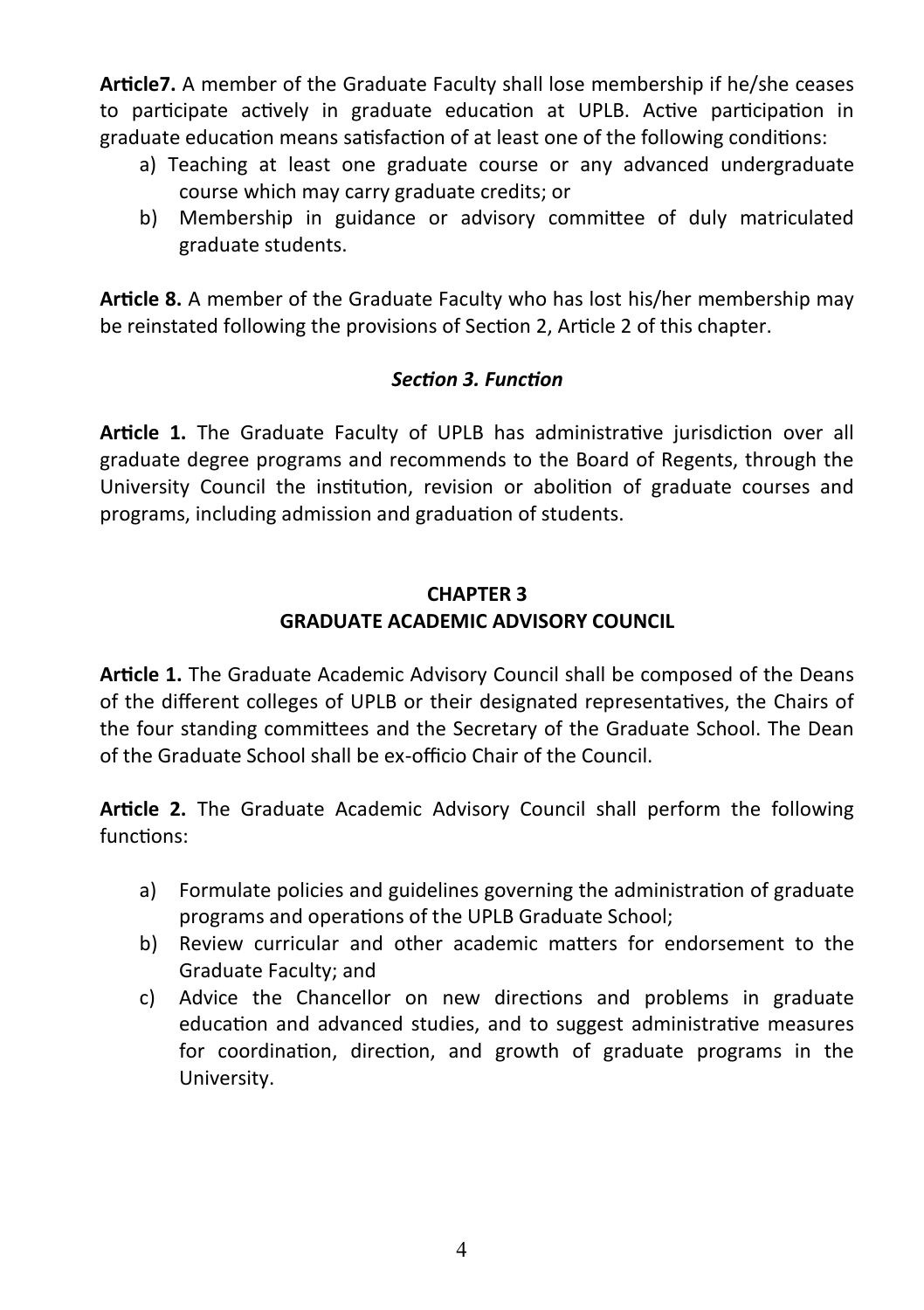### **CHAPTER 4 OFFICERS OF THE GRADUATE SCHOOL**

### *Section 1. Dean of the Graduate School*

**Article 1.** The Dean of the Graduate School acts as the executive officer of the Graduate Faculty and presides over the meetings of the Graduate Faculty.

**Article 2.** The Dean of the Graduate School shall be appointed by the Board of Regents from the members of the Graduate Faculty upon nomination by the Chancellor of UPLB.

**Article 3.** The term of office of the Dean shall be three years without prejudice to reappointment, and until a successor shall have been appointed.

**Article 4.** The Dean of the Graduate School performs the following functions:

- a) Administer, coordinate, and review graduate education programs and activities in the University;
- b) Facilitate academic activities of the Graduate Faculty, such as the review and evaluation of graduate degree programs, courses, materials, methods of instruction, and academic requirements;
- c) Review and implement admission policies and guidelines on recordkeeping and other administrative operations;
- d) Publish graduate catalogues and brochures, and prepare periodic reports in Graduate School activities for submission to the Chancellor and other officials of the University.
- e) Assist the Chancellor in planning the budget and in raising funds for the support of the graduate programs at UPLB; and
- f) Perform other functions as the Chancellor may require.

# *Section 2. Secretary of the Graduate School*

**Article 1.** The Secretary of the Graduate School shall be recommended by the Dean and appointed by the Chancellor.

**Article 2.** The term of office of the Secretary shall be three years without prejudice to re-appointment.

**Article 3.** The Secretary shall perform the following functions:

a) Be responsible for the minutes of meetings and records of the Graduate Academic Advisory Council and the Graduate Faculty;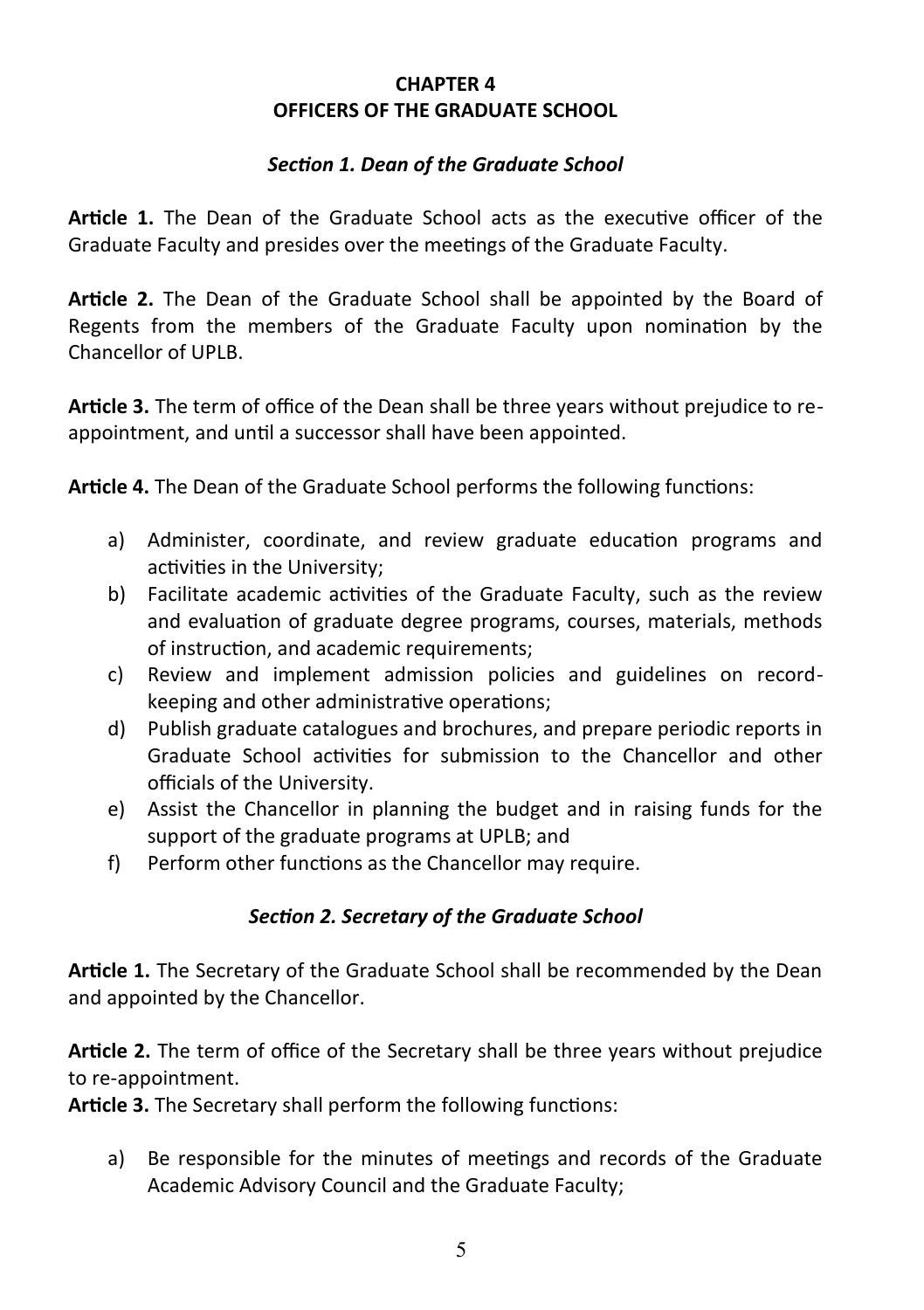- b) Assist the Dean of the Graduate School in the preparation of announcements and reports as may be required by the Chancellor and other authorities of the University System;
- c) Help in the preparation of the annual budget and requisitions of the Graduate School;
- d) Help in the execution of faculty and committee decisions;
- e) Supervise the monitoring of student records and graduation requirements; and
- f) Perform other duties that may be assigned by the Dean of the Graduate School.

# **CHAPTER 5 STANDING COMMITTEES**

**Article 1.** The Graduate School shall have four standing committees: Committee on Biological Sciences, Committee on Physical Sciences, Committee on Social Sciences and Humanities, and Committee on Student Progress and Graduation. These committees shall be composed of five to seven members. The Committee on Student Progress and Graduation shall have one graduate student, representing the graduate students, as member.

**Article 2.** The chair and members of each standing committee shall be appointed by the Dean of the Graduate School.

**Article 3.** The chair and members of each standing committee shall serve for a period of one year without prejudice to re-appointment.

**Article 4.** Each of the first three standing committees shall perform the following functions:

- a) Undertake a review of the graduate offerings and program requirements of the disciplines represented in the committee, and recommend to the Dean the necessary changes;
- b) Study and recommend to the Graduate Faculty any new graduate offerings and programs;
- c) Review proposed changes in the graduate curriculum and program requirements of the various disciplines before endorsement to the Graduate Academic Advisory Council and Graduate Faculty; and
- d) Perform other duties that may be assigned by the Dean of the Graduate School.

**Article 5.** The committee on Student Progress and Graduation shall perform the following functions: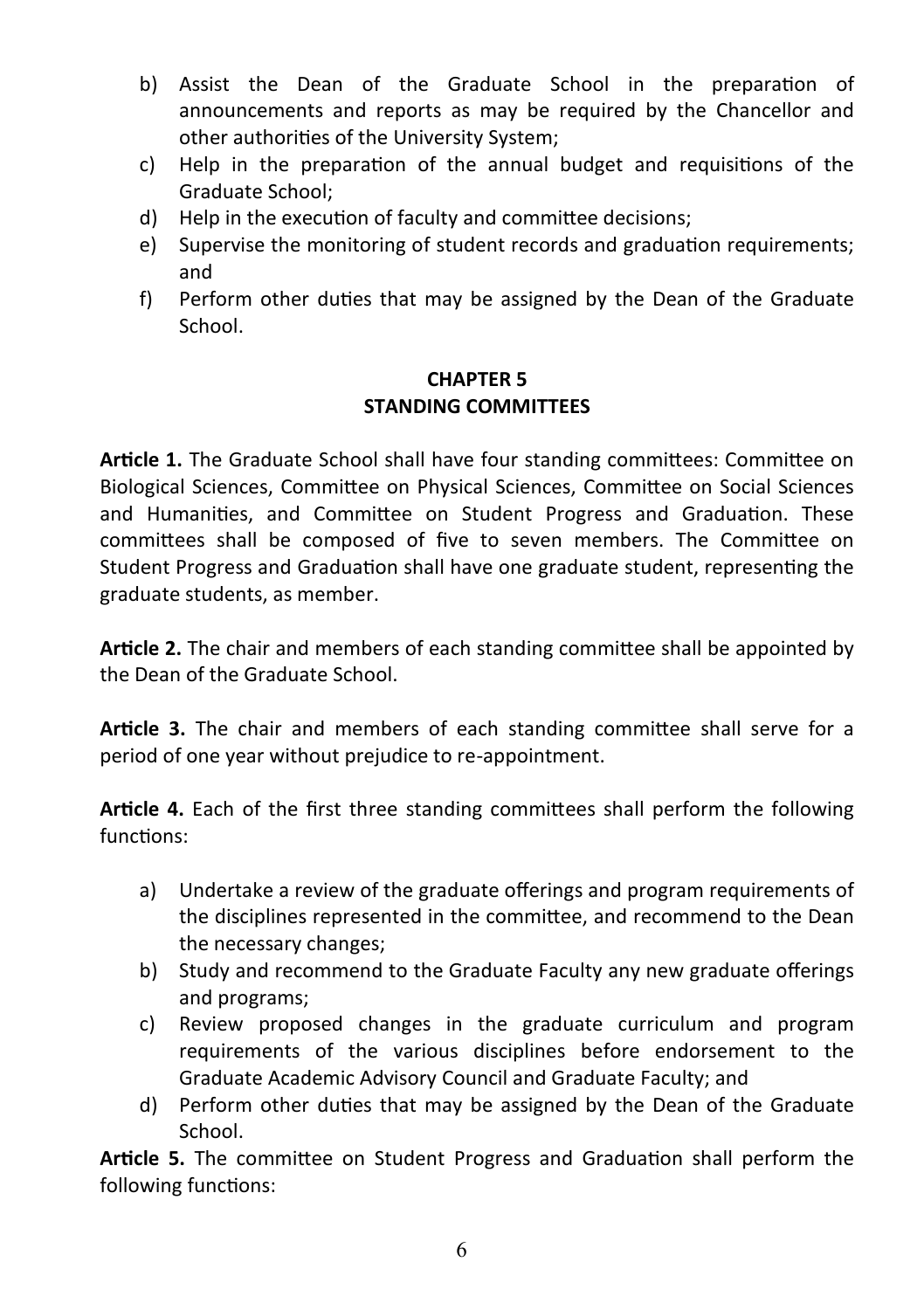- a) Study and recommend to the Graduate Faculty matters on academic performance of graduate students;
- b) Study and recommend to the Graduate Faculty means of promoting the general welfare of the graduate students;
- c) Study and recommend to the Graduate Faculty matters dealing with graduate student discipline;
- d) Study special cases on student progress, and report the findings and recommendations to the Graduate Faculty; and
- e) Perform other duties that may be assigned by the Dean of the Graduate School.

# **CHAPTER 6**

# **DEPARTMENT CHAIRS OR INSTITUTE DIRECTORS AND GRADUATE ADMISSIONS COMMITTEES**

**Article 1.** The Department Chair or the Institute/Cluster Director is responsible for the circulation in the unit of communications forwarded by the Dean or Secretary of the Graduate School, including applications and credentials for admission and for fellowships, and other information of interest to the Graduate Faculty in the department or institute. He/She shall in turn endorse recommendations and proposals of the unit to the Dean.

**Article 2.** Each academic unit or program shall have a Graduate Admissions Committee composed of at least three (3) Graduate Faculty members with the unit head serving as ex-officio chair. Recommendation for membership to the Graduate Admissions Committee shall be made by the unit head endorsed by the Dean of the unit and approved by the Dean of the Graduate School.

**Article 3.** The Graduate Admissions Committee of each unit shall evaluate the academic credentials of applicants for admission to their graduate programs. The unit head shall endorse the evaluation to the Dean of the Graduate School.

# **CHAPTER 7 MISCELLANEOUS PROVISIONS**

**Article 1.** All pertinent academic rules and policies governing graduate programs that are approved by the University Council shall automatically form part of these rules and regulations.

**Article 2.** In case of interdisciplinary programs involving two or more units, the Dean of the Graduate School shall designate a lead unit that shall be mainly responsible for the administration of the program.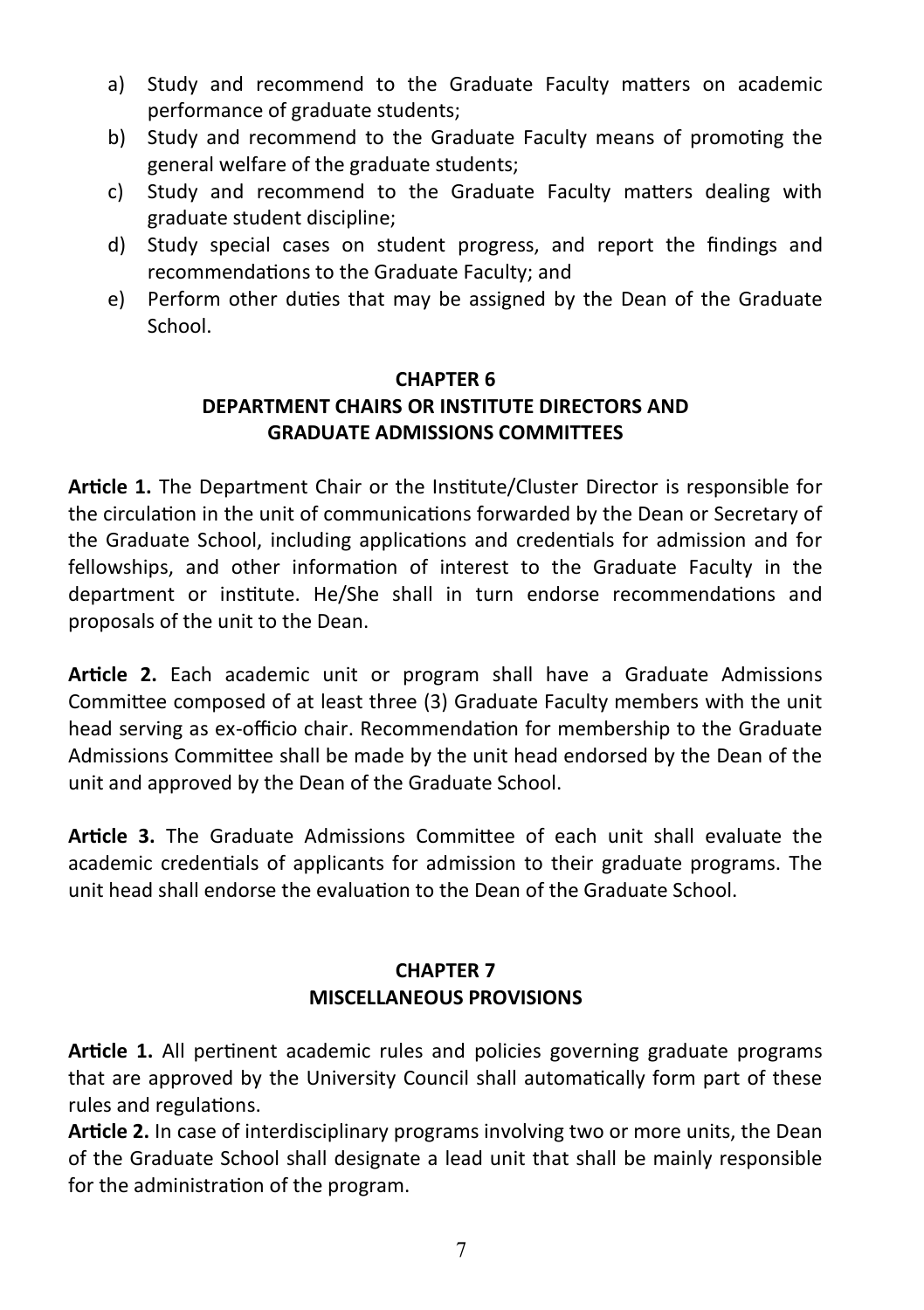**Article 3.** Graduate students shall be assigned to units and shall be considered alumni of the college where their unit is located.

**Article 4.** In graduate courses, the requirement for graduation shall either be a general weighted average (GWA) grade of "2" or better in all formal courses except thesis, or a grade of "2" or better in each formal course as the graduate college or school may require. If the student fails to obtain grades that carry graduate credit as required by the particular graduate program, the University rules on scholastic delinquency shall be applied.

# **CHAPTER 8 GENERAL RULES AND REGULATIONS FOR THE MASTER'S DEGREE**

# *Section 1. Admission Requirements*

**Article 1.** An applicant for admission to graduate work for the Master's degree must be a holder of a Bachelor's degree or its equivalent from any recognized academic institution.

**Article 2.** An application form (GS Form 1) duly accomplished must be submitted to the Graduate School together with the following documents:

- a) Original and a photocopy of the official transcript of academic records, in English language, with no remarks and with an explanation of the grading system used, from all tertiary and graduate institutions attended;
- b) For international students, certification from the Office of the University Registrar of previous university attended that the medium of instruction is English (if applicable), or results of Test of English as a Foreign Language (TOEFL) or results of the International English Language Testing System (IELTS), or its equivalent;
- c) Application fee (may be paid by bank transfer or postal money order); and
- d) Sealed letters of references from two former professors, superiors or colleagues.

All documents must be in the Graduate School at least one month before the start of classes every semester. For international students, documents must be submitted earlier to have ample time to process travel papers. Submitted documents pertinent to the application become part of the university files and cannot be returned to the applicant.

**Article 3.** The unit concerned shall determine the acceptability of an applicant based on a set of criteria that may include applicant's academic background, language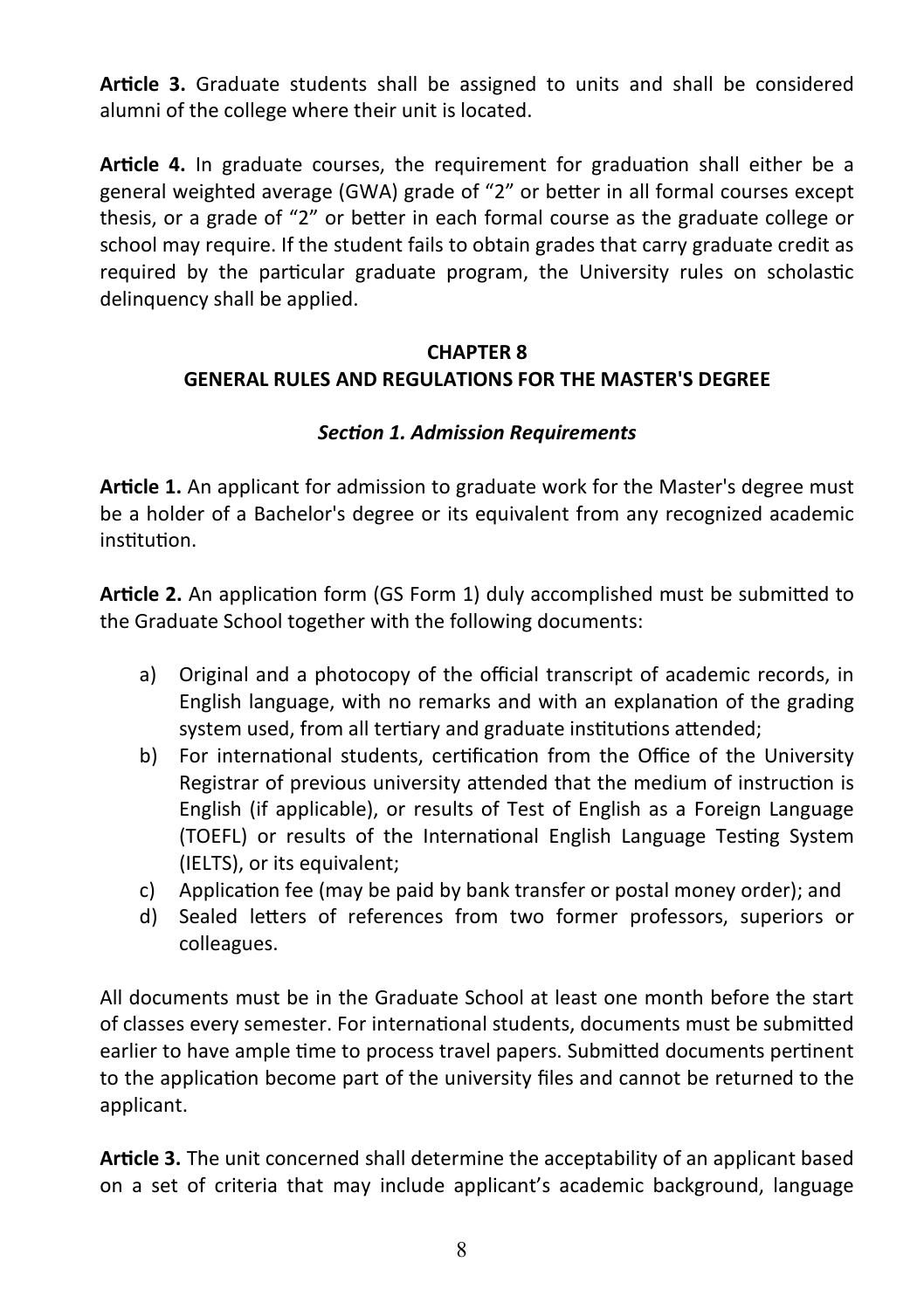proficiency, and research and work experience in the intended major field. Admission of a prospective major student shall be recommended by the head of the unit concerned to the Dean of the Graduate School who will issue an official letter of admission.

**Article 4.** All applicants from countries where English is not the medium of instruction and with TOEFL score below 500 or IELTS score below 5.5 should take the English proficiency examination. Those who do not meet the required level of proficiency for graduate studies in UPLB may be admitted on Probationary status with the condition that they should take the Intensive English Course for International Students administered by the Language Instruction Towards Excellence (LITE) Program of the College of Arts and Sciences prior to or during their first semester of residency in the program.

# *Section 2. Notice of Admission*

**Article 1.** Letters of admission shall be sent out beginning February 23 for first semester admission and July 23 for second semester admission.

**Article 2.** The admission process is not complete until the applicant acknowledges the admission through a letter of acceptance.

# *Section 3. Admission Categories*

**Article 1.** An applicant to a degree program may be admitted on regular status, on probationary status, or denied admission.

**Article 2.** Regular Admission is offered to an applicant whose academic records and supporting documents indicate that he/she is qualified to undertake graduate study in his/her chosen field.

**Article 3.** Probationary Admission is offered to an applicant whose academic records and supporting documents indicate deficiencies but show promise of success in graduate study. Probationary Admission is also offered to international students whose academic background qualify for admission but who failed to show proof of English proficiency.

**Article 4.** An applicant admitted on probationary status must meet the specific requirements of his admission before his probationary status can be changed to regular. An applicant who fails to meet the terms of his probationary admission is automatically disqualified from pursuing his intended program of study.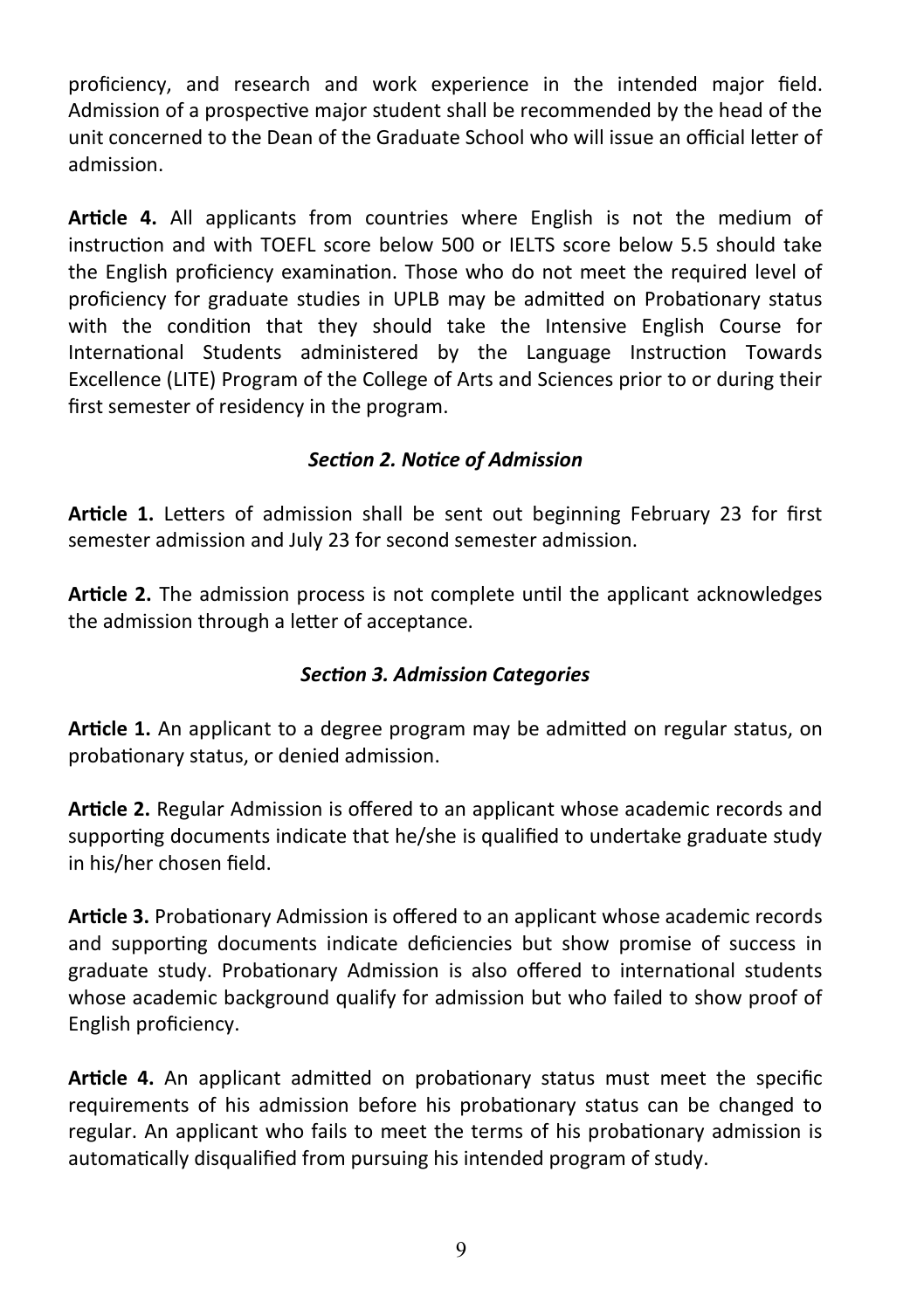**Article 5.** Applicants who are denied admission due to lack of preparatory or fundamental courses in the intended graduate program of study may have their applications reconsidered only after submission of additional documents not submitted at the time of original evaluation. Applicants denied admission due to poor academic credentials are discouraged from reapplying for admission.

# *Section 4. Deferment of Admission*

Deferment of admission for a period not exceeding one year may be granted upon written request. A student unable to register within one year of admission needs to re-apply for admission to the Graduate School.

# *Section 5. Registration*

**Article 1.** All students intending to work for a Master's degree will be allowed to register only upon presentation of the letter of admission from the Dean of the Graduate School.

**Article 2.** A student may register in not more than 14 units of course work per semester and not more than 6 units during summer.

# *Section 6. Advanced or Transfer Credit*

**Article 1.** A student whose application for admission has already been approved and who has duly matriculated may apply for advanced credits or transfer credits for work done in another institution upon:

- a) presentation of credentials showing that he/she passed in another institution courses fully equivalent to those given in the UPLB Graduate School for which credit is sought; and
- b) passing the validating test given, if necessary, by the unit concerned.

**Article 2.** Not more than nine (9) units of advanced credit or transfer credit may be granted to a student for course work done towards the graduate degree, unless course work is done in another institution of higher learning with prior approval of a duly constituted guidance committee. Application for advanced credit should be filed with the Graduate School during the first semester of residence.

**Article 3.** No credit shall be given for work that has been credited towards any other degree.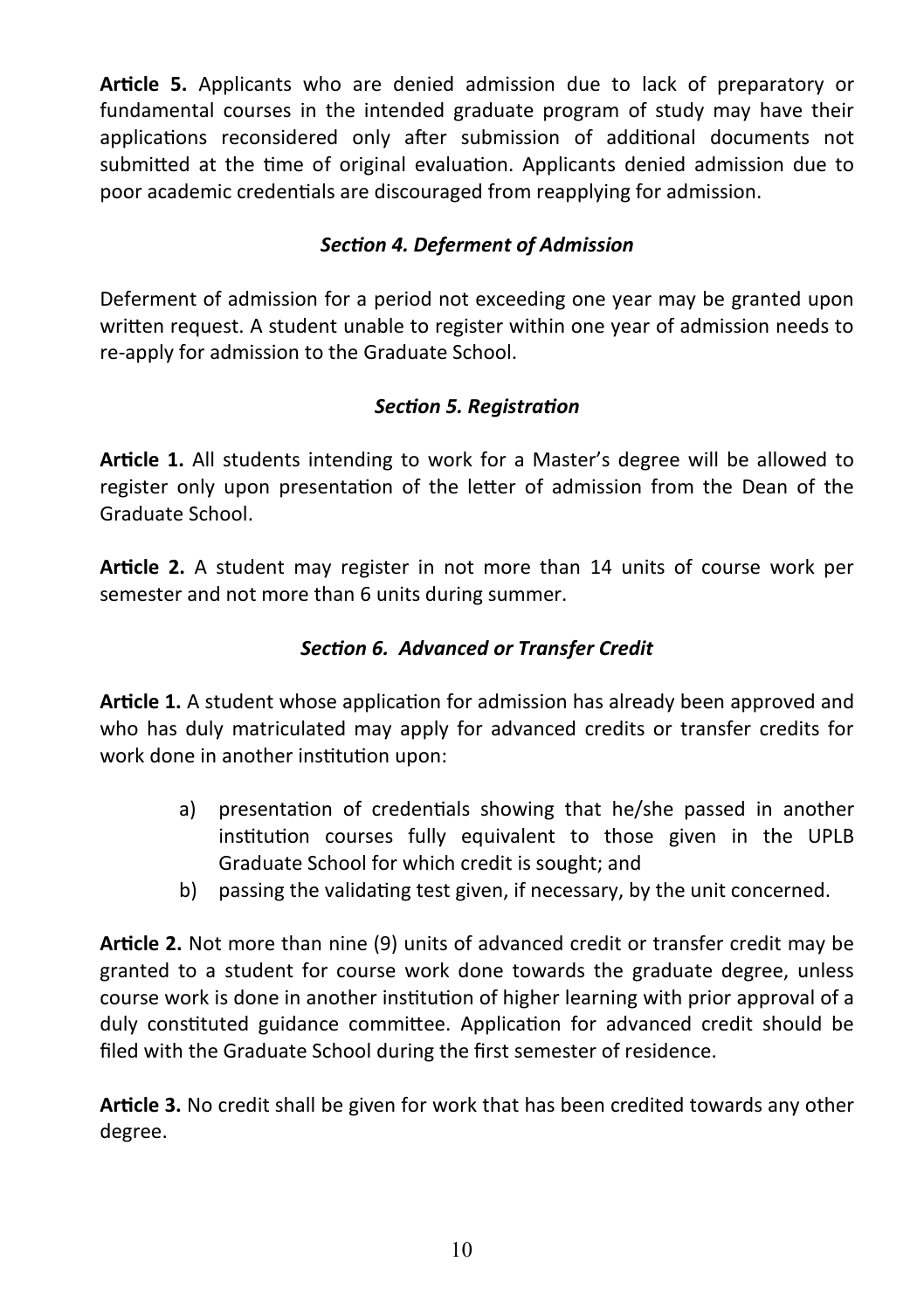# *Section 7. Residence Requirement and Time Limit*

**Article 1.** A minimum of two semesters and one summer of residence is required for the Master's degree. The student is in residence when he/she is registered for course work in campus, or work *in absentia* with due approval in advance by his/her guidance committee. The period of residence does not include the period that the student is on approved leave of absence.

**Article 2.** Not more than five years of actual residence from the start of graduate work shall be allowed for the fulfillment of all requirements for the Master's degree.

### *Section 8. Leave of Absence*

**Article 1.** Leave of absence must be requested through a written permission from the Dean of the Graduate School. The letter of request must state the reason for which the leave is requested and must not exceed one year. Total leave time in the degree program must not exceed two years.

**Article 2.** If the student withdraws after three-fourths of the total number of hours prescribed for the course has already elapsed, his/her professor shall submit a grade of "5.00" for him/her if his/her class standing up to the time of his/her withdrawal is below "3.00"

**Article 3.** A student who withdraws from UPLB without formal leave of absence shall be on AWOL status and have his/her registration privileges curtailed or entirely withdrawn.

**Article 4.** A student on AWOL status for more than 2 years will be automatically terminated from the program.

**Article 5.** The AWOL status can be lifted only upon approval by the Dean of a written request by the student and payment of the AWOL fee.

#### *Section 9. Honorable Discharge*

**Article 1.** A graduate student who desires to sever connection with the University shall present a written petition to this effect to the Dean of the Graduate School. If the petition is granted, the student shall be given honorable dismissal. Without such petition and favorable action, no record of honorable dismissal shall be made.

**Article 2.** Honorable dismissal is voluntary withdrawal from the University with the consent of the Graduate School. All indebtedness to the University must be settled before a statement of honorable dismissal will be issued.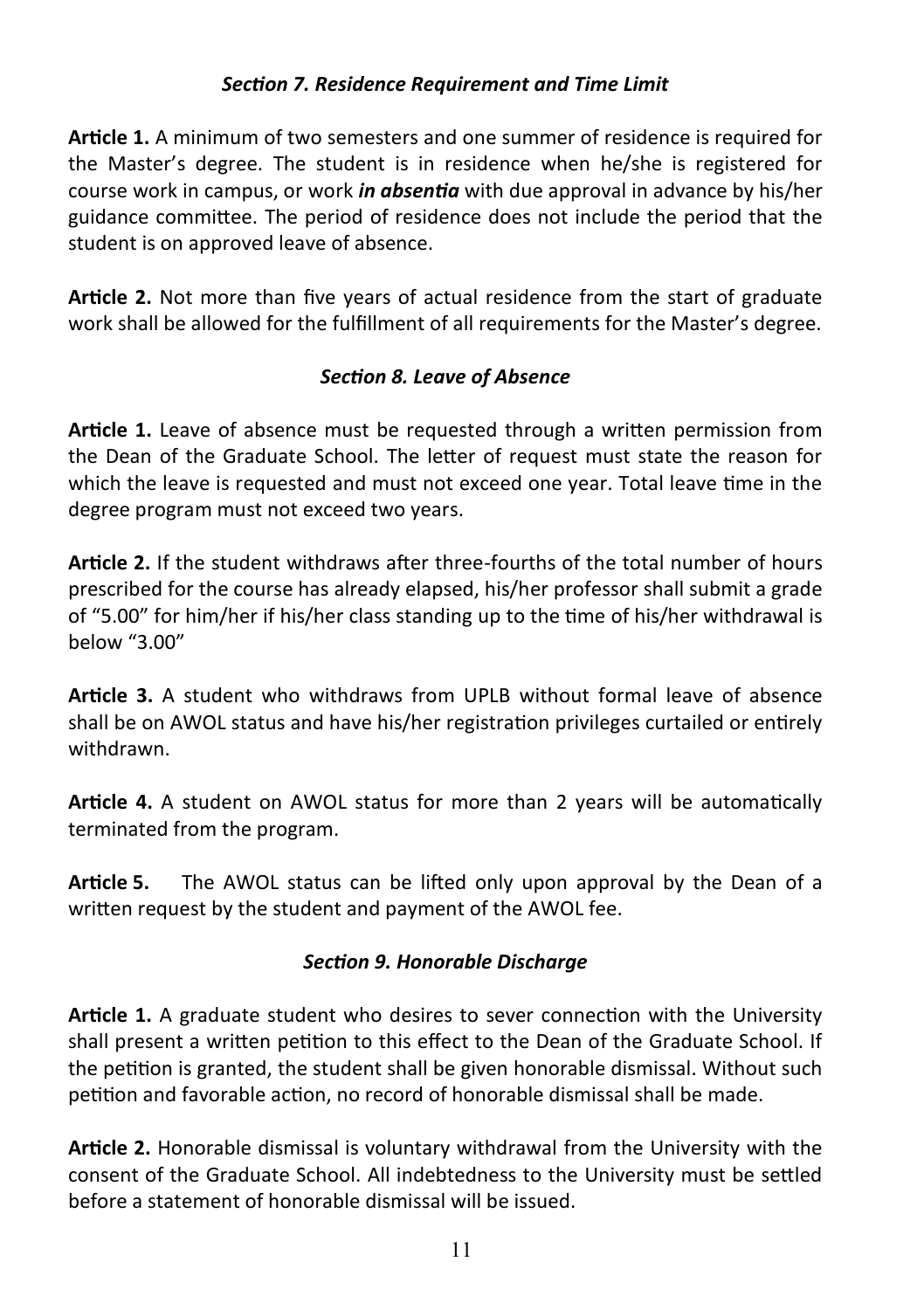### *Section 10. Graduation Requirements*

**Article 1.** Requirements for graduation include all of which must be the completion of all academic as well as non-academic requirements, in accordance with set deadlines.

**Article 2.** A student in the master's (with thesis) degree programs is required to complete at least 30 units of course work including thesis, pass the General and Final Examinations, and submit three printed copies and electronic copies in PDF file and MS Word of the thesis manuscript. The student is also required to submit one article based on the thesis and written in a format that is ready for publication in a refereed journal.

**Article 3.** A student in the master's (without thesis) degree program is required to complete from 30 to 42 units of course work and pass the Final Examination.

**Article 4.** If some graduation requirements are completed beyond the deadline for a given term, the student must register for the succeeding term to be considered a candidate for graduation for that term.

**Article 5.** All candidates for graduation must have their deficiencies satisfied and their records cleared not later than the day before the start of the regular registration period for the succeeding term. 5 weeks before the end of their last semester with the exception of those in academic subjects in which the student is currently enrolled in.

**Article 6.** A student who fails to pay the required graduation fee cannot be conferred any title or degree. He may, however, upon request and payment of necessary fees, be issued a certified copy of his records without specifying his completion of the requirements toward any title or degree.

#### *Section 11. Clearance for Graduation*

**Article 1.** Clearance may be obtained by accomplishing U.P. Form 13a. Students who have completed all academic and other requirements for their respective degrees may only be recommended for graduation after they have processed their clearance.

#### *Section 12. Commencement Exercises*

**Article 1.** Candidates for graduation are encouraged to attend the Graduate School Hooding and Recognition Ceremonies. They are also required to attend the commencement exercises. Those who are unable to do so because of illness or other valid reasons, must submit a request for *graduation in absentia* to the Dean of the Graduate School.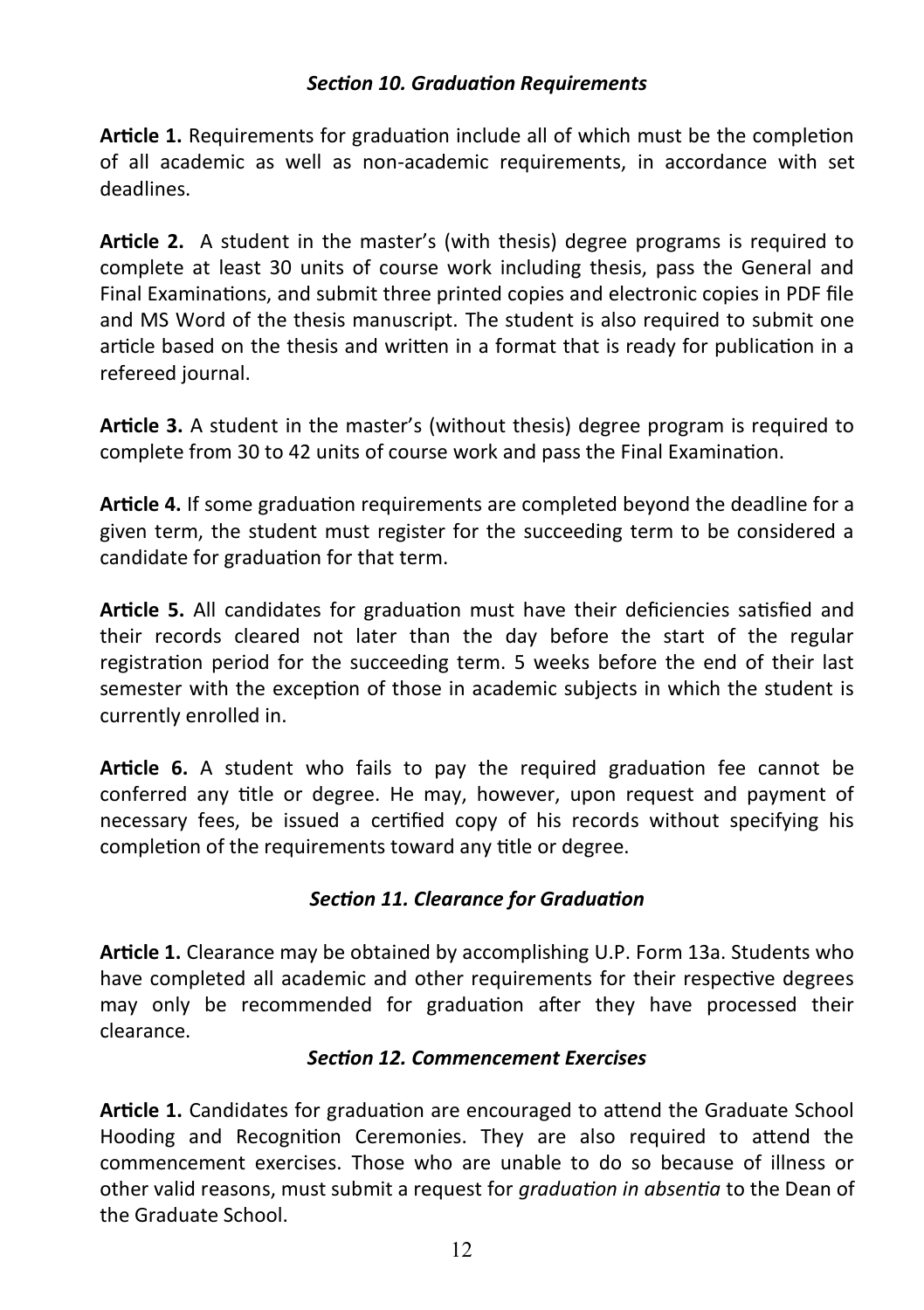### *Section 13. Transcripts*

**Article 1.** Application for issuance of transcripts of records should be filed at the Office of the Registrar upon presentation of the clearance slip. (Graduates are encouraged to file their requests for transcripts as early as possible to avoid unnecessary delay.)

#### **CHAPTER 9**

### **ADDITIONAL SPECIFIC RULES AND REGULATIONS FOR THE MASTER'S DEGREE**

# **Part 1. Non-Thesis Master's Degrees (MAgr, MCA, MF, MM, MPS, MPAf)**

#### *Section 1. Guidance Committee*

**Article 1.** The student, in consultation with the Chair/Director of the academic unit in which he/she wishes to do his/her major work, selects his/her major professor who shall serve as chair of the guidance committee. Not later than two months after registration, the student, in consultation with the major professor, selects other members of the guidance committee. This committee shall be composed of three or four members. A member shall represent the minor or supportive field, if any, and the chair and other members of the committee shall represent the major field. Membership in the guidance committee shall be with the mutual consent of the individuals selected to serve.

**Article 2.** The head of the unit offering the student's major field recommends to the Dean of the Graduate School the composition of the guidance committee. Changes in its composition must be approved by the Dean upon recommendation of the unit head in consultation with the student and the professor concerned.

# *Section 2. Course Work Requirement*

**Article 1.** The Non-thesis Master's degree programs require a minimum of 30-36 units of course work. The required number of units varies according to degree program as specified below.

| Degree     | Required    | Required minimum    | Minimum      | Minimum      |
|------------|-------------|---------------------|--------------|--------------|
| Program    | minimum no. | no. of units in 200 | no. of units | no. of units |
|            | of course   | (and above)-level   | in major     | in minor     |
|            | work units  | courses             | field        | field        |
| MAgr       | 36          | 27                  | 24           | 12           |
| <b>MCA</b> | 36          | 27                  | 24           | 12           |
| MF         | 30          | 24                  | 18           | q            |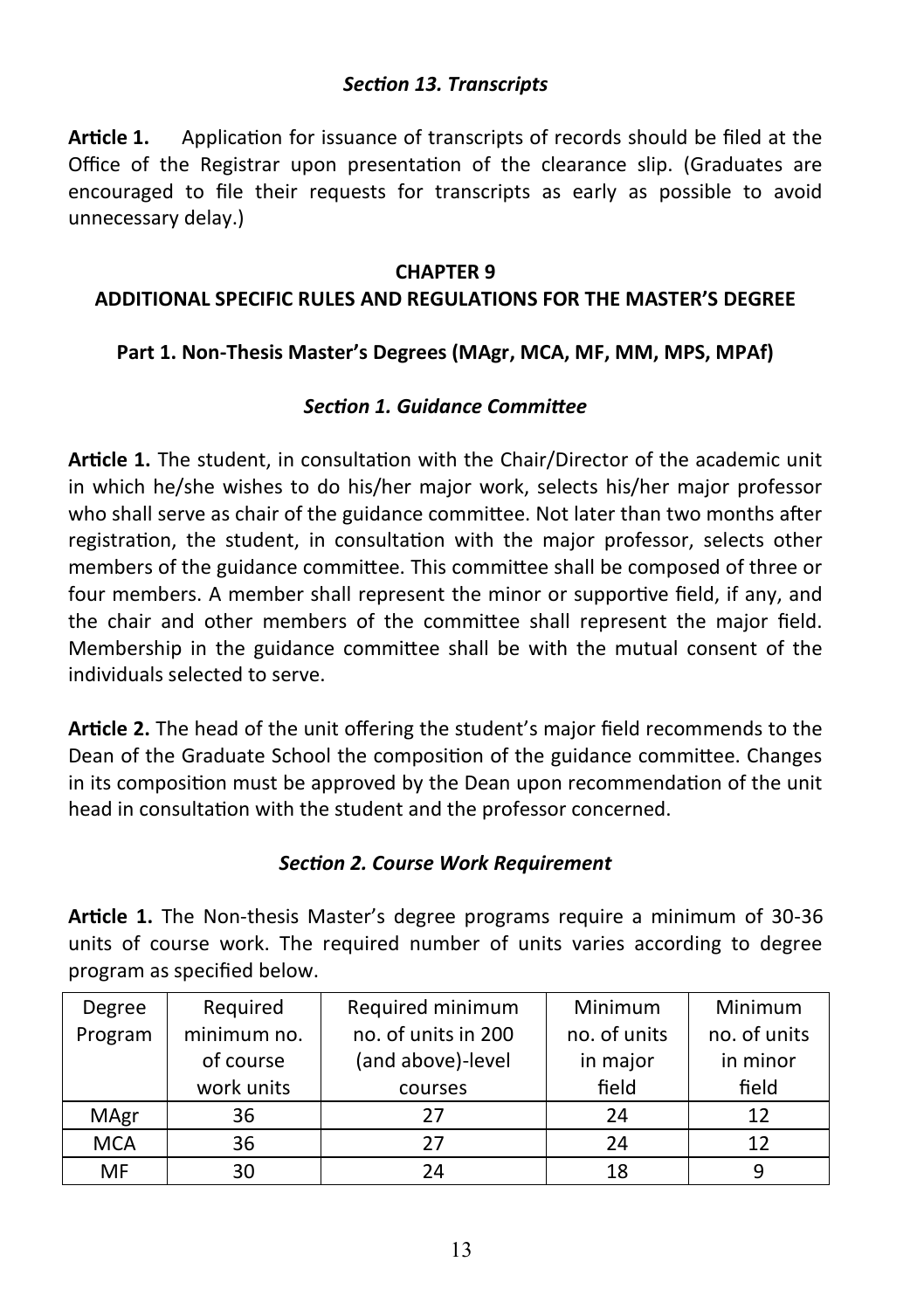| Degree      | Required           | Required minimum    | Minimum     | Minimum      |
|-------------|--------------------|---------------------|-------------|--------------|
| Program     | minimum no. of     | no. of units in 200 | no. of      | no. of units |
|             | course work units  | (and above)-level   | units in    | in minor     |
|             |                    | courses             | major field | field        |
| MМ          | 36 (w/ 9 units of  | 27                  |             |              |
|             | core courses)      |                     |             |              |
| <b>MPS</b>  | 36 (w/ 12 units of | 27                  |             |              |
|             | core courses)      |                     |             |              |
| <b>MPAf</b> | 31 (w/ 13 units of | 27                  |             |              |
|             | core courses)      |                     |             |              |

**Article 2.** Before the second semester of residence, the student shall confer with the chair and members of his/her guidance committee to draft a detailed listing of courses which he/she plans to take. The plan of course work shall be recommended by the guidance committee and endorsed by the unit head to the Dean of the Graduate School for approval.

**Article 3.** Once approved, the plan of course work shall become the official program for the degree and must be completely satisfied, including language requirements, if any, in fulfillment of degree requirements. The UPLB Registrar shall be furnished a copy of the approved plan of course work

**Article 4.** A student must obtain a weighted GWA of "2.00" or better in all the courses prescribed by his/her committee under the major and minor fields. As part of the qualification for taking the Final Examination, he/she must also obtain passing marks in all courses, which he/she had been enrolled in.

**Article 5.** The cumulative units to be credited for courses numbered 290/291 and 299 in the plan of course work shall not exceed 4 and 2 units, respectively.

**Article 6.** Changes in the official program for the degree must be approved by the Dean upon recommendation of the unit head in consultation with the chair and members of the student's guidance committee. Application for revisions in the plan of course work should be made before courses to be deleted /added/replaced are registered.

# *Section 3. Final Examination*

**Article 1.** After completing all the academic course requirements with a GWA of "2.00" or better, the student should submit his/her application for the Final Examination duly recommended by the chair of his/her guidance committee and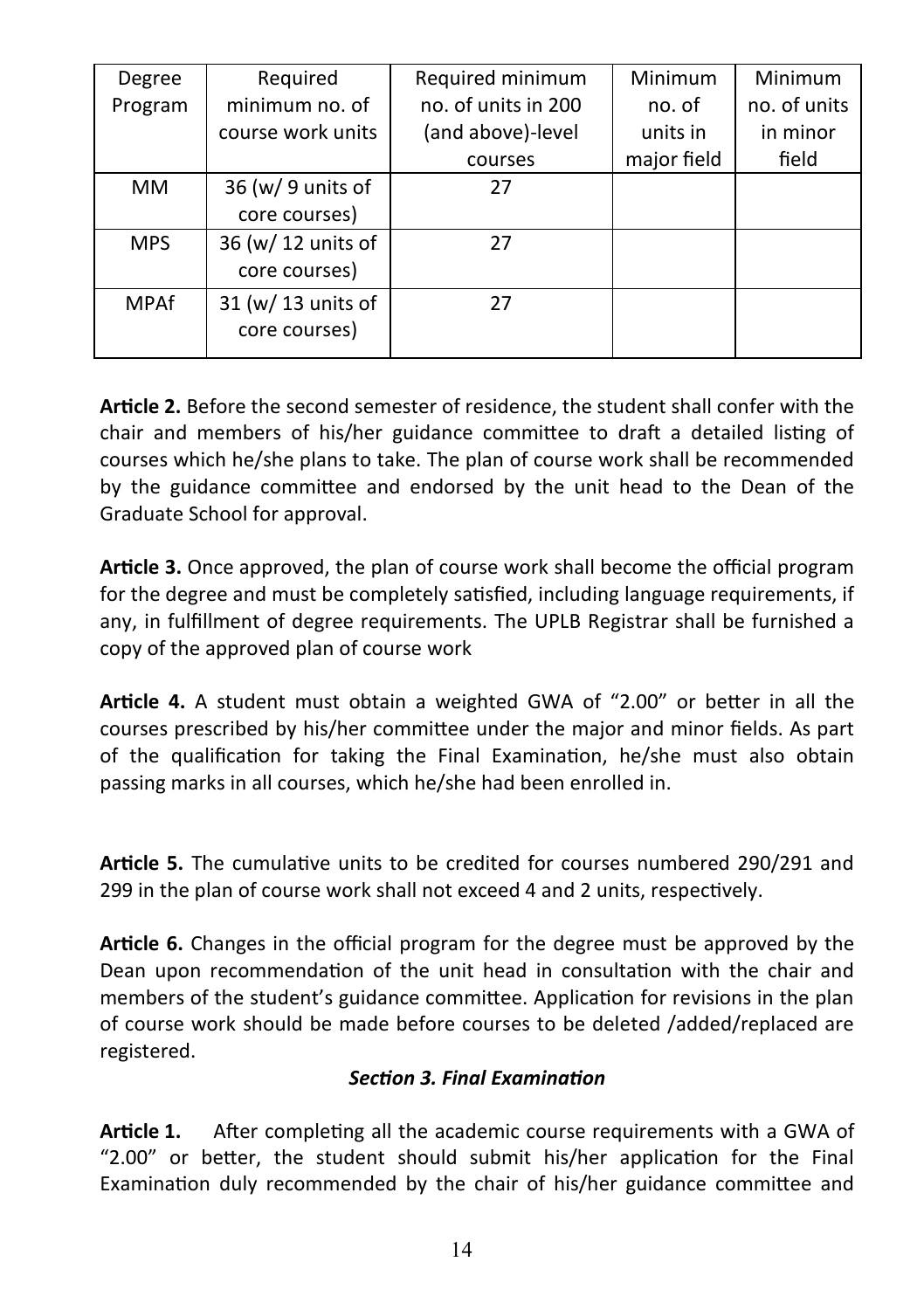noted by the unit head of the major department, to the Dean of the Graduate School not later than one month before the date of examination. This examination, which is to be given by the guidance committee, shall test the student's competence in integrating knowledge in his/her major and minor fields, and shall be based on all courses prescribed for the student. This integrative Final Examination shall be in oral form, to be supplemented, if desired by the committee, with a written examination.

**Article 2.** To pass the examination, a unanimous vote of the committee is required.

**Article 3.** A student who fails in this examination may be given one re-examination upon unanimous approval of the committee not earlier than one month but not later than one year after the first examination. Failure to pass the re-examination shall disqualify the student permanently form earning the degree.

**Article 4.** The chair of the committee shall submit to the Dean of the Graduate School a report on the result of the Final/General Examination within one week after the examination.

# *Section 3. Other Specific Requirements*

**Article 1.** An internship in the student's professional area of specialization under the guidance committee and a seminar course each in the major and minor fields shall be standard requirements of the Master of Agriculture and Master of Communication Arts programs.

**Article 2.** A field study is a requirement of the Master of Management and the Master in Public Affairs programs.

**Article 3.** An internship in the student's professional area of specialization may be prescribed under the Master of Professional Studies programs.

# **Part 2. Master of Arts (MA) and Master of Science (MS)**

# *Section 1. Guidance Committee*

**Article 1.** The student, in consultation with the Chair/Director of the academic unit in which he/she wishes to do his/her major work, selects his/her major professor who shall serve as chair of the guidance committee. Not later than two months after registration, the student, in consultation with the major professor, selects other members of the guidance committee. This committee shall be composed of three or four members. A member shall represent the minor or supportive field, if any, and the chair and other members of the committee shall represent the major field. Membership in the guidance committee shall be with the mutual consent of the individuals selected to serve.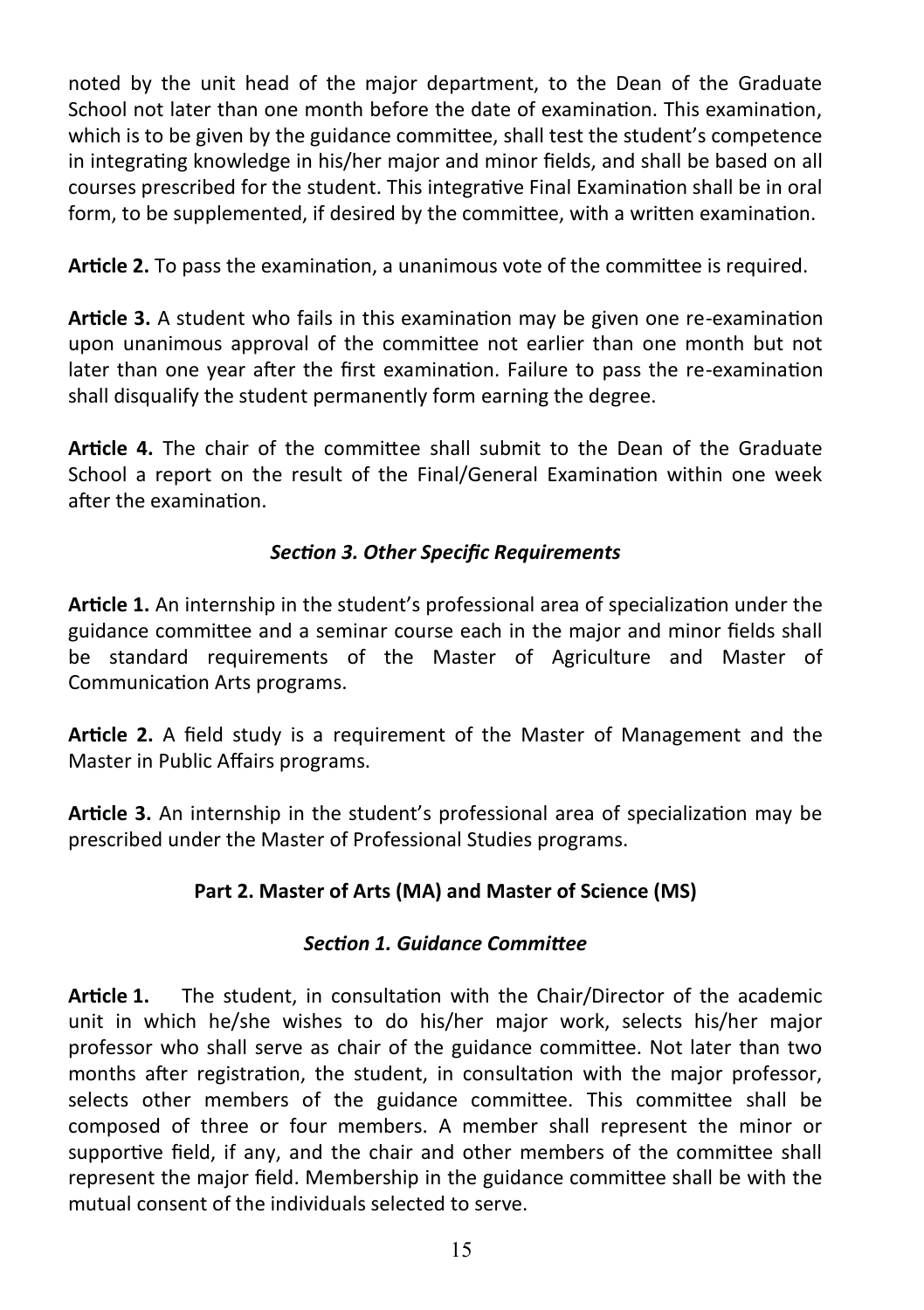**Article 2.** The head of the unit offering the student's major field recommends to the Dean of the Graduate School the composition of the guidance committee.

**Article 3.** The major professor shall be the student's thesis adviser and guidance committee chair. The student may select a thesis co-adviser with the approval of the major professor and the Dean of the Graduate School. The co-adviser becomes cochair of the guidance committee upon approval of the Dean.

# *Section 2. Course Work Requirement*

**Article 1.** A minimum of 24 units of course work is required with at least 18 units in the 200 and above level. At least 15 units of the course work shall be in the major field and at least 9 units shall be in the minor field, if applicable.

**Article 2.** The provisions of Part 1, Section 2, Articles 2, 3, 4, 5, and 6 of this chapter shall apply to the Master of Science and Master of Arts degree programs.

# *Section 3. General Examination*

**Article 1.** After completing all the academic course requirements with a GWA of "2.00" or better, the student should submit his/her application for the general examination, duly recommended by the chair of his/her guidance committee and noted by the unit head of the major department, to the Dean of the Graduate School not later than one month before the date of examination. This examination, which is to be given by the guidance committee, shall test the student's competence in integrating knowledge in his/her major and minor fields and shall be based on all courses prescribed for the student. It shall be in oral form to be supplemented, if desired by the committee, with a written examination.

**Article 2.** To pass the examination, a unanimous vote of the committee is required.

**Article 3.** A student who fails the examination may be given one examination upon unanimous approval of the committee, not earlier than one month but not later than one year after the first examination. Failure to pass the re-examination disqualifies the student permanently from earning the degree.

**Article 4.** The chair of the committee shall submit to the Dean of the Graduate School a report on the result within one week after the examination.

# *Section 4. Thesis*

**Article 1.** After earning 12 units of courses with graduate credit, the student may be authorized to work on his/her thesis.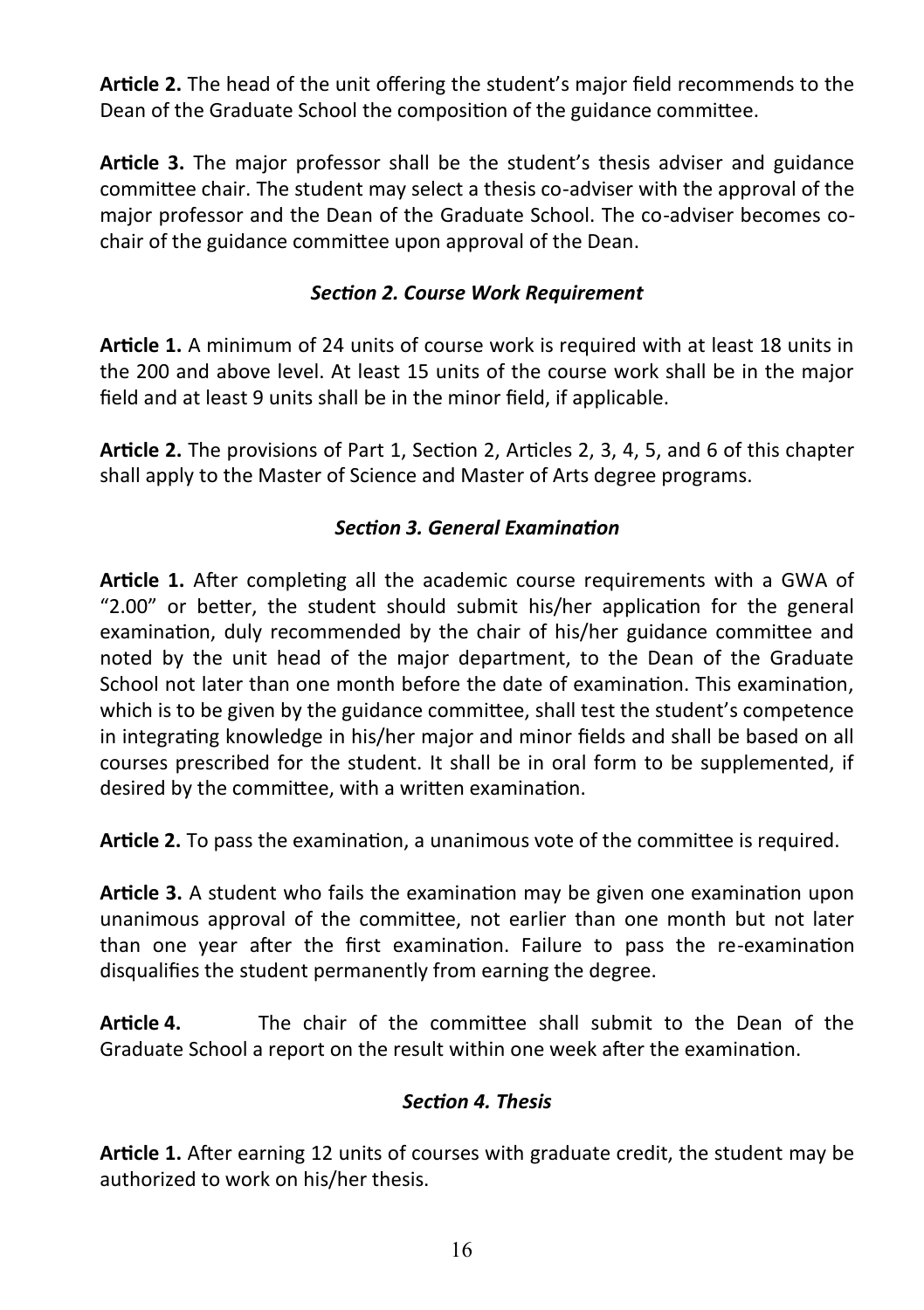**Article 2.** A thesis outline must be approved by the guidance committee before actual research may be done. The student shall submit to the Graduate School the approved title and outline of the thesis for final approval of the Dean not later than the second semester of thesis enrolment.

**Article 3.** Copies of the draft of the thesis, when completed in all respects and editorially acceptable as judged by the adviser, shall be submitted to the student's committee for criticism, evaluation, and suggestions for improvement.

**Article 4.** The guidance committee certifies to the publishable quality of the thesis — that the thesis is suitable for publication in a journal that practices a thorough and credible review process.

**Article 5**. The student is required to submit to the Dean one article based on the thesis and written in a format that is ready for publication in a refereed journal.

**Article 6.** The thesis shall be subjected to external review.

**Article 7.** The Dean of the Graduate School appoints an external reviewer from three nominees recommended by the guidance committee. The external reviewer shall have expertise along the student's field of study and shall come from outside the student's major department. The external reviewer is required to submit an independent report to the Dean that indicates a recommendation for either acceptance or rejection of the thesis with explanation based on the critical review and evaluation that he/she has made.

**Article 8.** The thesis shall have an equivalent of six units of graduate credit and shall have a numerical grade upon completion.

**Article 9.** The six units of thesis shall be registered in three terms for two units each term (2-2-2) or two terms for three units each term (3-3).

**Article 10.** A student who has already registered a total of six units for thesis but still unable to finish the work should register one unit per term until he/she is able to submit the copies of approved manuscript, but only up to a maximum of six terms (4 semesters, 2 summers). If at the end of this time limit, the student is still unable to submit copies of the approved manuscript, he/she shall be given a grade of "U" and should re-enrol all the six units of thesis. The same policies as in Article 9 shall apply. However, a student who is a candidate for graduation during the semester and only has thesis to enrol may be allowed to register the whole six units total credit.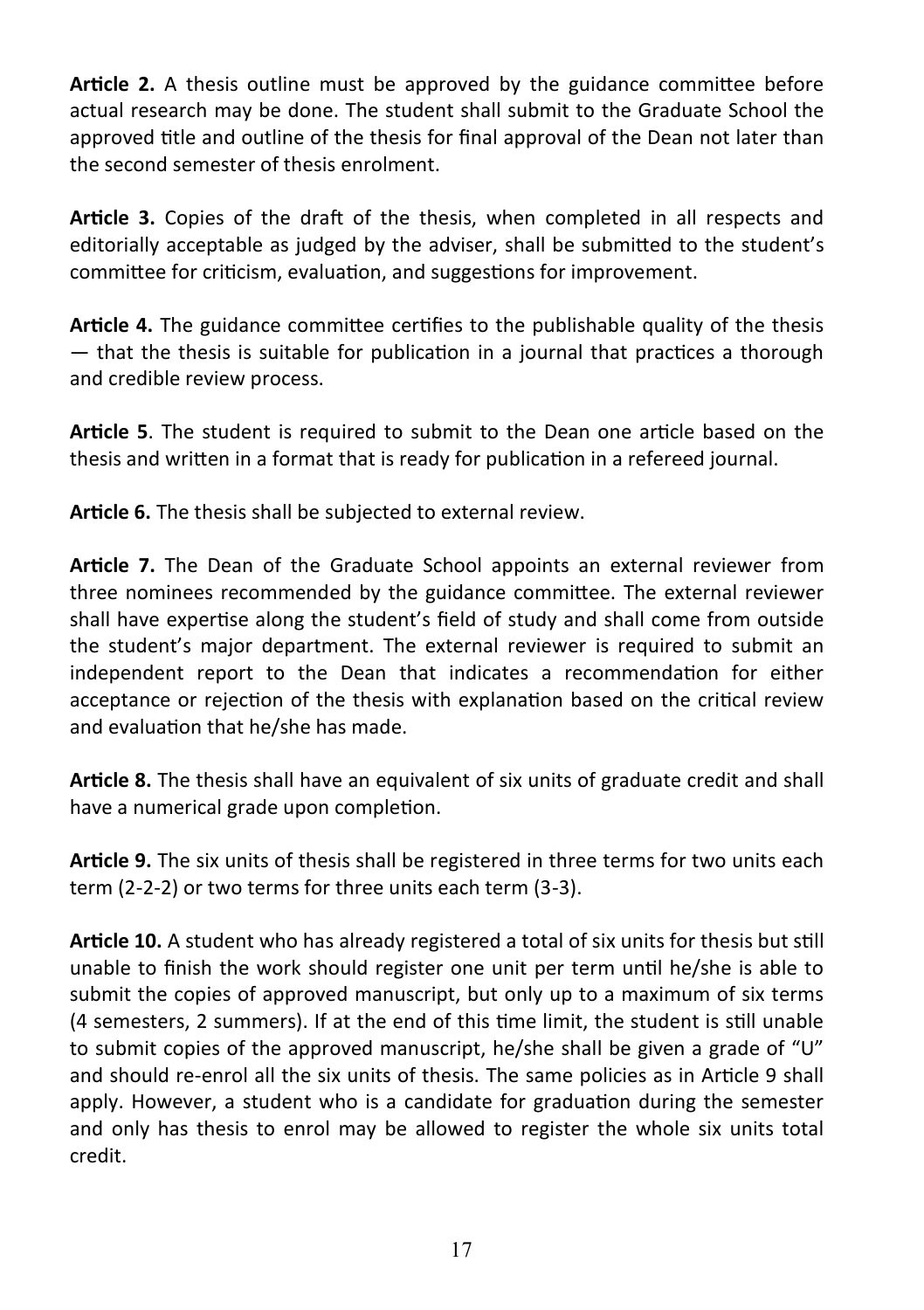**Article 11.** Three printed copies and an electronic copy in PDF file and MS Word of the thesis manuscript on a compact disk must be submitted to the Dean of the Graduate School not later than the following deadlines:

- a) For Summer Graduates the day before the first day of regular registration for the succeeding first semester.
- b) For First Semester Graduates the day before the first day of regular registration for the succeeding second semester.
- c) For Second Semester Graduates the day before the Graduate Advisory Council meets.

# *Section 5. Work in Absentia*

**Article 1.** The thesis of a student may be done *in absentia* with the approval of the guidance committee if his/her research is better done outside the University of the Philippines. In such case, the student must be duly registered for thesis units with the Graduate School.

**Article 2.** A student working *in absentia* shall make periodic reports of his/her progress to his/her thesis adviser.

### *Section 6. Final Examination*

**Article 1.** The student shall be given an oral examination on his/her thesis by his/her guidance committee.

**Article 2.** The student may apply for the Final Examination when his/her thesis is complete and in a form acceptable to his/her major professor, who indicates his/her favorable judgment by recommending the approval of the application for Final Examination.

**Article 3.** The application for Final Examination, duly recommended by the chair of his/her guidance committee and noted by the unit head of the major department together with the final draft of the thesis manuscript shall be submitted to the Dean of the Graduate School not later than two weeks before the examination. The candidate must also submit a copy of the final draft of his/her thesis manuscript to each member of his/her guidance committee.

**Article 4.** To pass the examination, the student must receive not more than one negative vote of the committee.

**Article 5.** A student who fails the examination may be given a re-examination not earlier than one month but not later than one year after the first examination, upon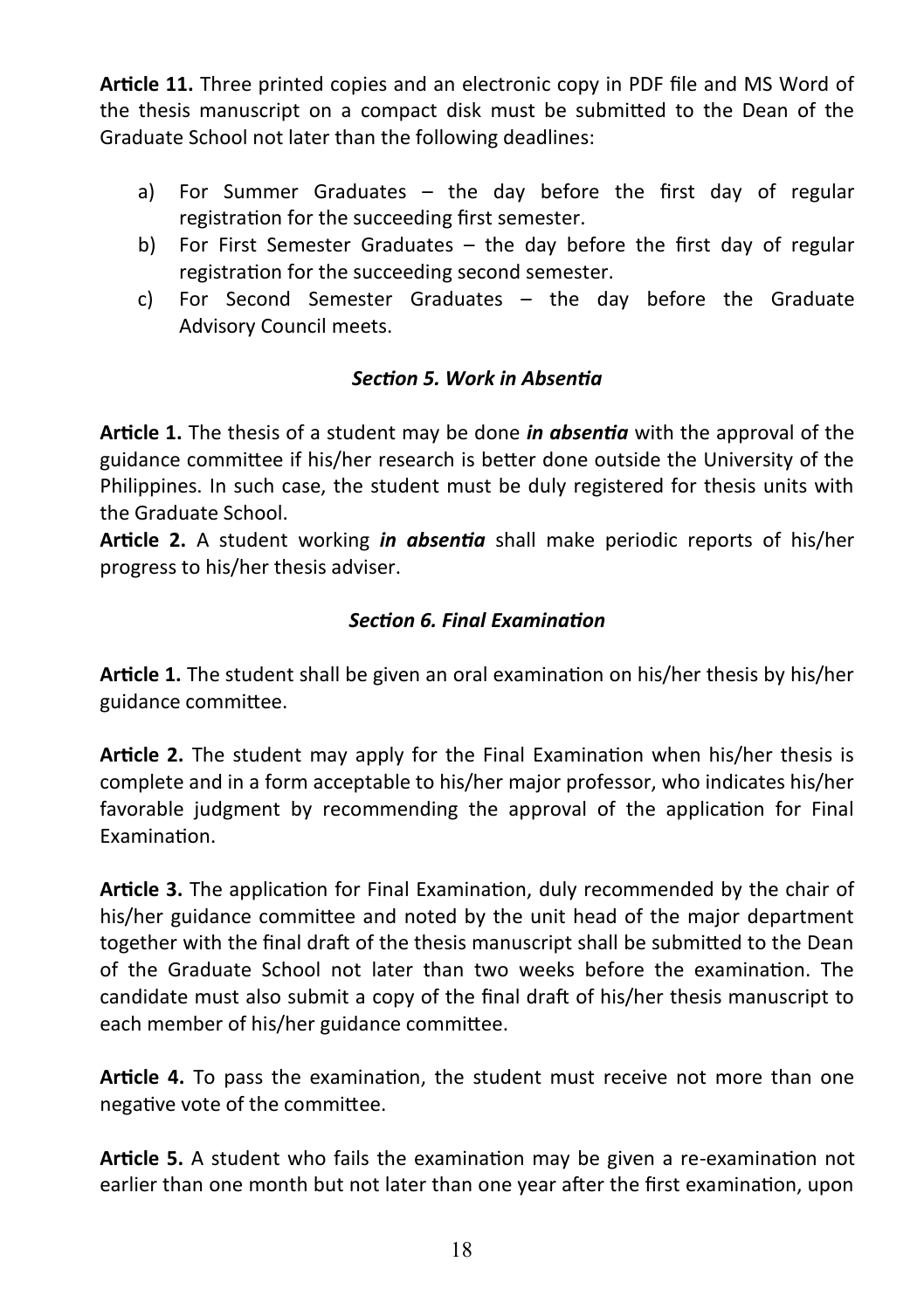unanimous approval of the guidance committee. Failure to pass this re-examination permanently disqualifies the student from completing his/her intended program of study at UPLB.

**Article 6.** The chair of the examining committee shall submit to the Dean of the Graduate School a report on the result of the examination not later than the next working day following the examination and using the prescribed form.

# *Section 7. Extension of Residency*

**Article 1.** A student who was not able to complete the requirements for the degree within the time limit following the provisions of Chapter 8, Section 7, may apply for extension of residency provided the student has satisfied all the following conditions:

- a) has completed all coursework requirements based on the approved plan of coursework with a GWA of 2.0 or better;
- b) has already passed the general examination; and has the recommending approval of his/her Guidance Committee.

**Article 2.** Students must apply for extension at least one month before reaching maximum residency. Upon approval, a formal notice of extension will be sent to the student and his/her Guidance Committee.

**Article 3.** Prescription of additional courses is optional and is dependent on the collective decision of the student's Guidance Committee.

**Article 4.** A second and last year of extension may be granted to a student if he/she has already successfully defended the thesis, and is in the process of finalizing the manuscript.

**Article 5.** In cases of *force majeure*, such as typhoons and major calamities, which the Graduate School, upon the recommendation of the Guidance Committee, will determine, the student may be allowed an additional, or third extension, to complete his/her program.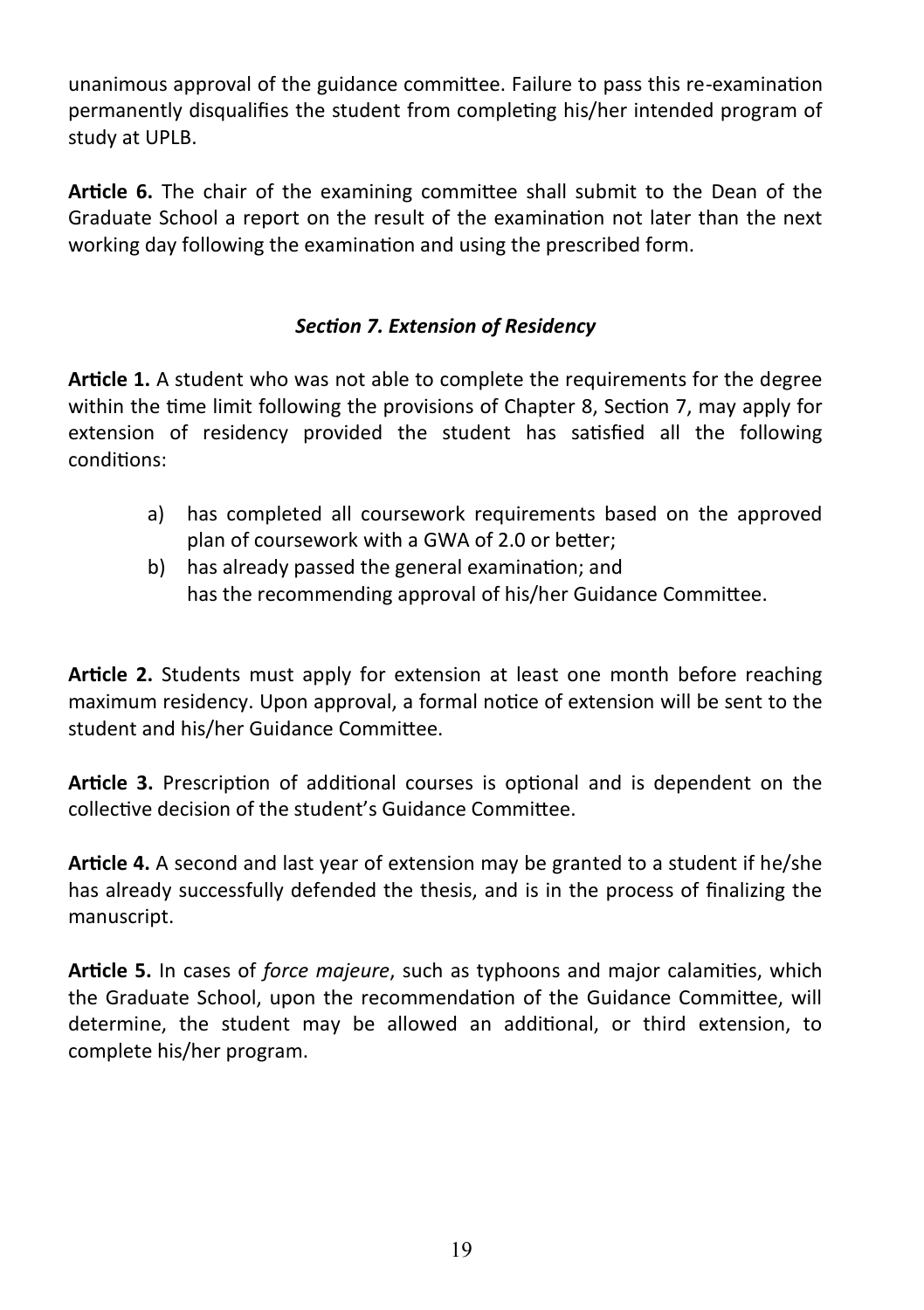### **CHAPTER 10 RULES AND REGULATIONS FOR THE DEGREE OF DOCTOR OF PHILOSOPHY**

### *Section 1. Admission*

**Article 1.** Applicants for admission to graduate work for the degree of Doctor of Philosophy (PhD) must be holders of a master's degree or its equivalent from any recognized institution.

**Article 2.** An application form (GS Form 1) duly accomplished must be submitted to the Graduate School together with the following documents:

- a) Original and a photocopy of the official transcript of academic records, in English language, with no remarks and with an explanation of the grading system used, from all tertiary and graduate institutions attended;
- b) For international students, certification from the Office of the University Registrar of previous university attended that the medium of instruction is English (if applicable), or results of Test of English as a Foreign Language (TOEFL) or results of the International English Language Testing System (IELTS), or its equivalent;
- c) Application fee (may be paid by bank transfer or postal money order); and
- d) Sealed letters of references from two former professors, superiors or colleagues, and a letter of reference from the applicant's former Master's degree adviser.

All documents must be in the Graduate School at least one month before the start of classes every semester. For international students, documents must be submitted earlier to have ample time to process travel papers. Submitted documents pertinent to the application become part of the university files and cannot be returned to the applicant.

**Article 3.** The unit concerned shall determine the acceptability of an applicant based on a set of criteria that may include applicant's academic background, language proficiency, and research and work experience in the intended major field. Admission of a prospective major student shall be recommended by the head of the unit concerned to the Dean of the Graduate School who will issue an official letter of admission.

**Article 4.** All applicants from countries where English is not the medium of instruction and with TOEFL score below 500 or IELTS score below 5.5 should take the English proficiency examination. Those who do not meet the required level of proficiency for graduate studies in UPLB may be admitted on Probationary status with the condition that they should take the Intensive English Course for International Students administered by the Language Instruction Towards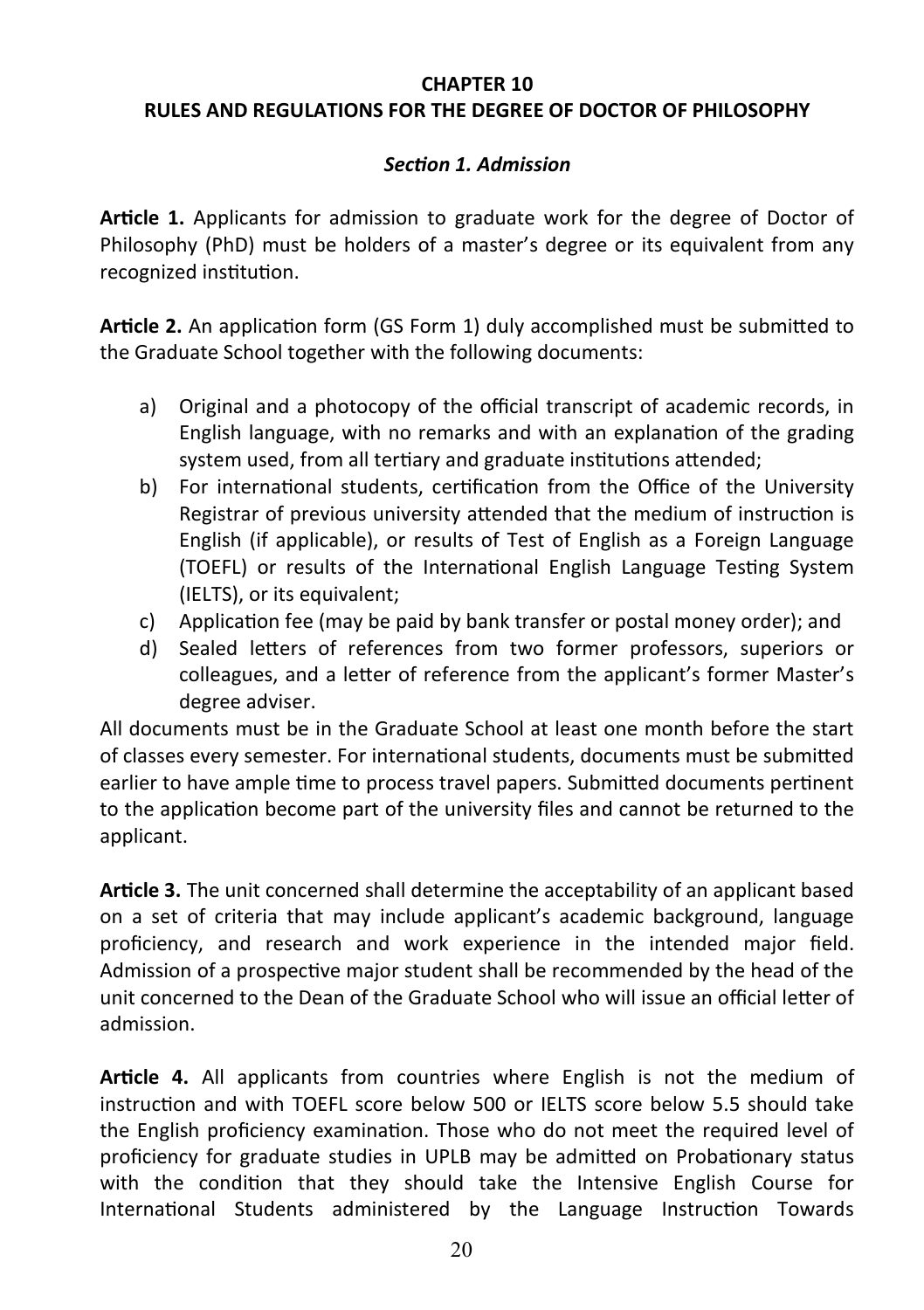Excellence (LITE) Program of the College of Arts and Sciences prior to or during their first semester of residency in the program.

# *Section 2. Notice of Admission*

**Article 1.** Letters of admission shall be sent out beginning February 23 for first semester admission and July 23 for second semester admission.

**Article 2.** The admission process is not complete until the applicant acknowledges the admission through a letter of acceptance.

# *Section 3. Admission Categories*

**Article 1.** An applicant to a degree program may be admitted on regular status, or on probationary status, or denied admission.

**Article 2.** Regular Admission is offered to an applicant whose academic records and supporting documents indicate that he is qualified to undertake graduate study in his chosen field.

**Article 3.** Probationary Admission is offered to an applicant whose academic records and supporting documents indicate deficiencies but show promise of success in graduate study. Probationary Admission is also offered to international students whose academic background qualify for admission but who failed to show proof of English proficiency.

**Article 4.** An applicant admitted on probationary status must meet the specific requirements of his admission before his probationary status can be changed to regular. An applicant who fails to meet the terms of his probationary admission is automatically disqualified from pursuing his intended program of study.

**Article 5.** Applicants who are denied admission due to lack of preparatory or fundamental courses in the intended graduate program of study may have their applications reconsidered only after submission of additional documents not submitted at the time of original evaluation. Applicants denied admission due to poor academic credentials are discouraged from reapplying for admission.

# *Section 4. Deferment of Admission*

Deferment of admission for a period not exceeding one year may be granted upon written request. A student unable to register within one year of admission needs to re-apply for admission to the Graduate School.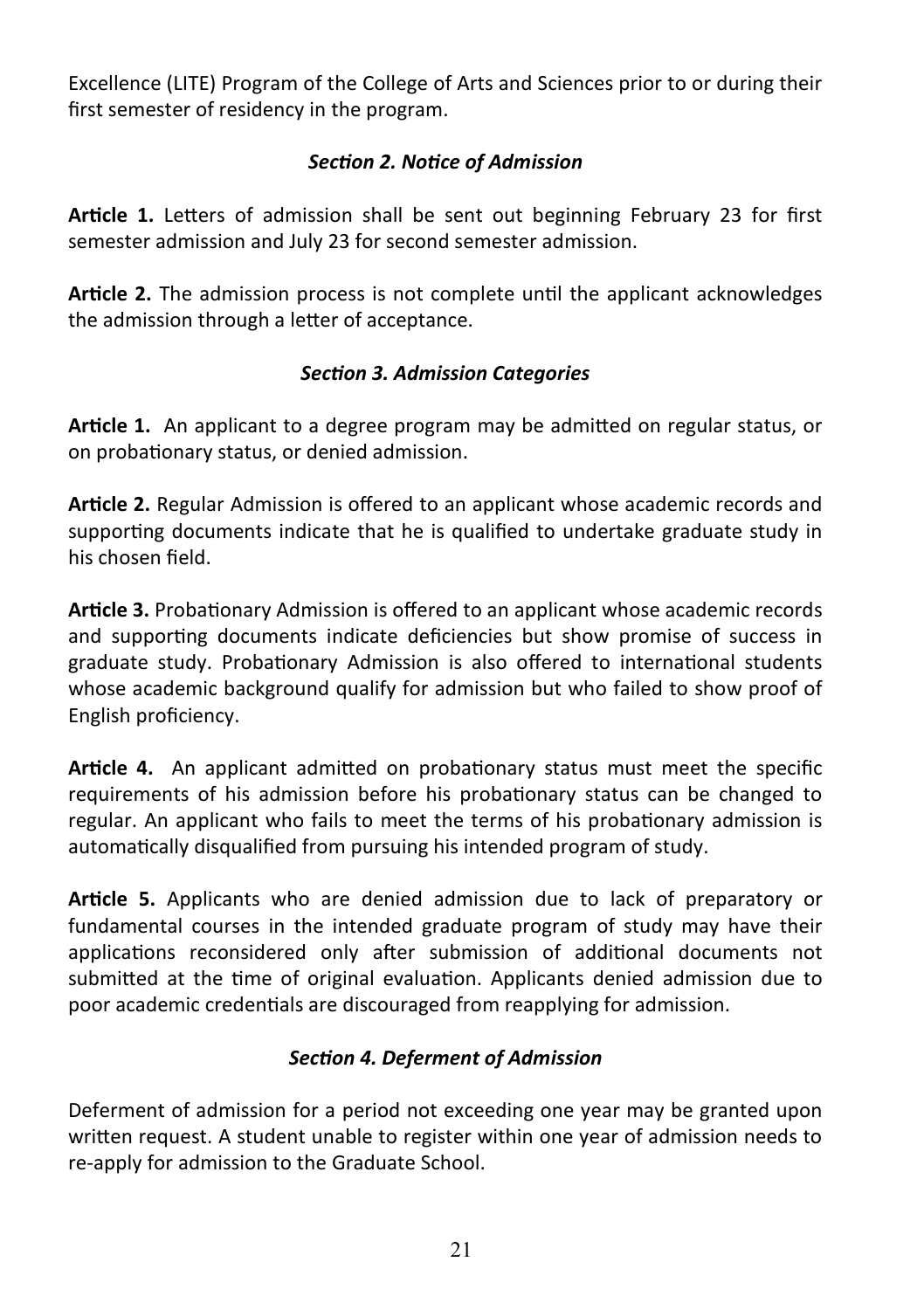### *Section 5. Registration*

**Article 1.** All students intending to work for a PhD degree shall be allowed to register only upon presentation of the letter of admission from the Dean of the Graduate School.

**Article 2.** A student may enroll in not more than 14 units of course work per semester and not more than 6 units during summer.

### *Section 6. Advanced or Transfer Credit*

**Article 1.** A student whose application for admission has already been approved and is duly matriculated may apply for advanced credits or transfer credits for work done in another institution upon:

- a) presentation of credentials showing that he/she passed in another institution courses fully equivalent to those given in the Graduate School for which credit is sought; and
- b) passing the validating test given, if necessary, by the unit concerned.

**Article 2.** Not more than nine units of advanced credit or transfer credit may be granted to a student for course work done towards the PhD degree, unless the course work was done in another institution of higher learning with prior approval of a duly constituted advisory committee. Application for advanced credit should be filed with the Graduate School after passing the qualifying examination.

**Article 3.** No credit shall be given for course work that has been credited towards any other degree.

#### *Section 7. Residence Requirement and Time Limit*

**Article 1.** A minimum of four semesters and two summers of residence is required for the PhD degree. The student is in residence when he/she is registered for course work, dissertation work on campus, or work *in absentia,* with the approval in advance by his/her Advisory Committee. The period of residence does not include the period that the student is on approved Leave of Absence.

**Article 2.** Not more than seven years of actual residence from the start of graduate work shall be allowed for the fulfillment of all the requirements for the PhD degree.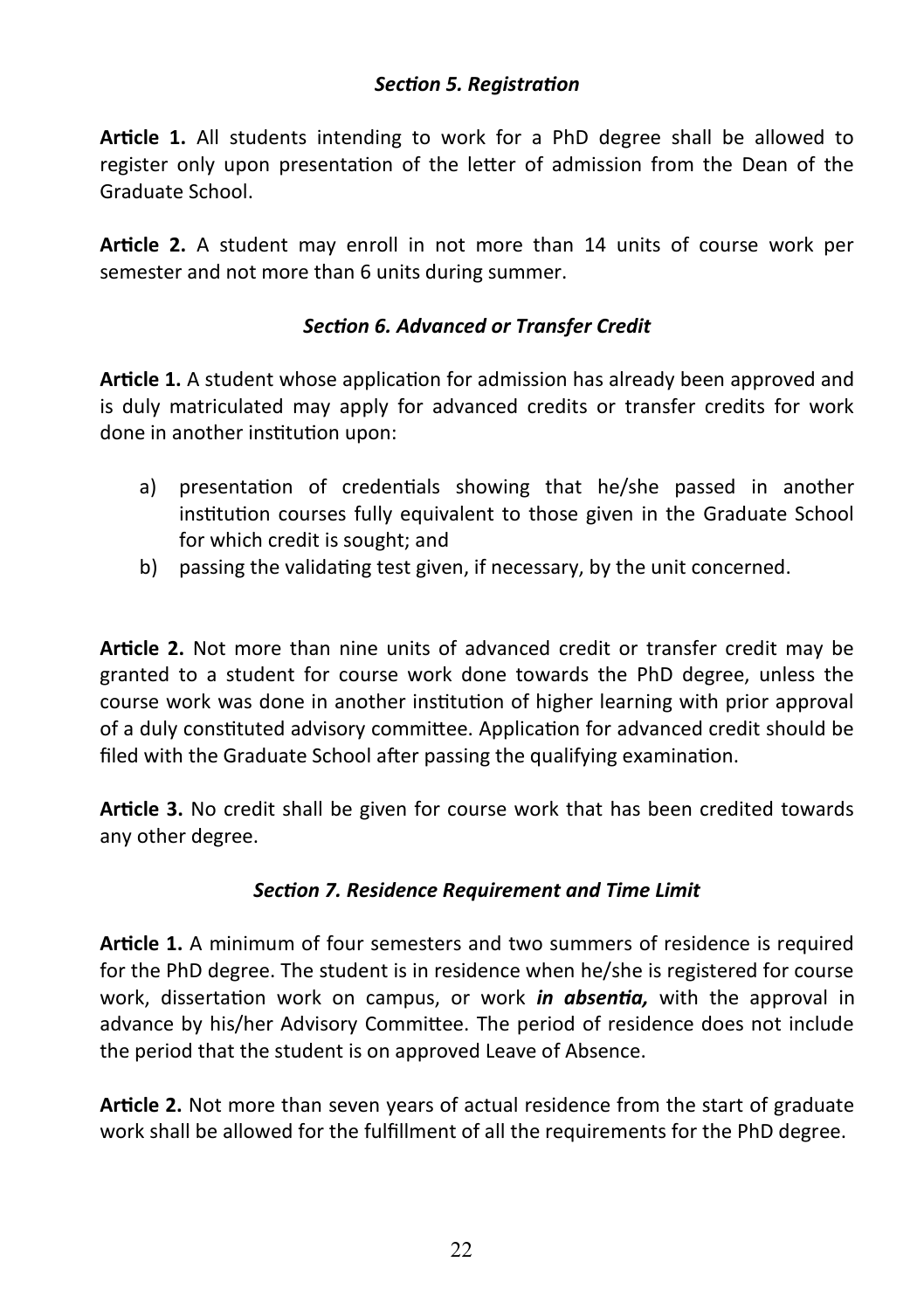### *Section 8. Leave of Absence*

The provisions of Chapter 8, Section 8 shall also apply to students under the PhD program.

#### *Section 9. Honorable Discharge*

The provisions of Chapter 8, Section 9 shall also apply to students under the PhD program.

### *Section 10. Advisory Committee*

**Article 1.** Membership in the advisory committee shall be limited to graduate faculty members who are PhD degree holders and shall be with the mutual consent of the individuals selected to serve. Other graduate faculty members may act as member or chair of an advisory committee only on exceptional merit to be approved by the Dean upon recommendation of the unit head.

**Article 2.** The student, in consultation with the head of the unit in which he/she desires to do his/her major work, selects his/her major professor who shall serve as chair of the advisory committee.

**Article 3.** Not later than two months after registration, the student, in consultation with the major professor, select one or two cognate fields and the other members of his/her advisory committee. This committee shall be composed of four or five members with the major field and cognate field(s) represented.

**Article 4.** The unit head of the major department recommends to the Dean of the Graduate School the composition of the advisory committee.

**Article 5.** Changes in the composition of the advisory committee must be approved by the Dean upon recommendation of the unit head in consultation with the student and professor concerned.

**Article 6.** The major professor shall be the student's dissertation adviser. However, the student may select a dissertation co-adviser with the approval of the major professor and the Dean of the Graduate School. The co-adviser becomes the cochair of the advisory committee upon approval of the Dean.

# *Section 11. Qualifying Examination*

**Article 1.** The student must take the qualifying examination to be conducted by the advisory committee before the registration for the second semester of residence. The result of the examination will be the basis for evaluating the student's ability to pursue doctoral study and for determining a suitable program of coursework.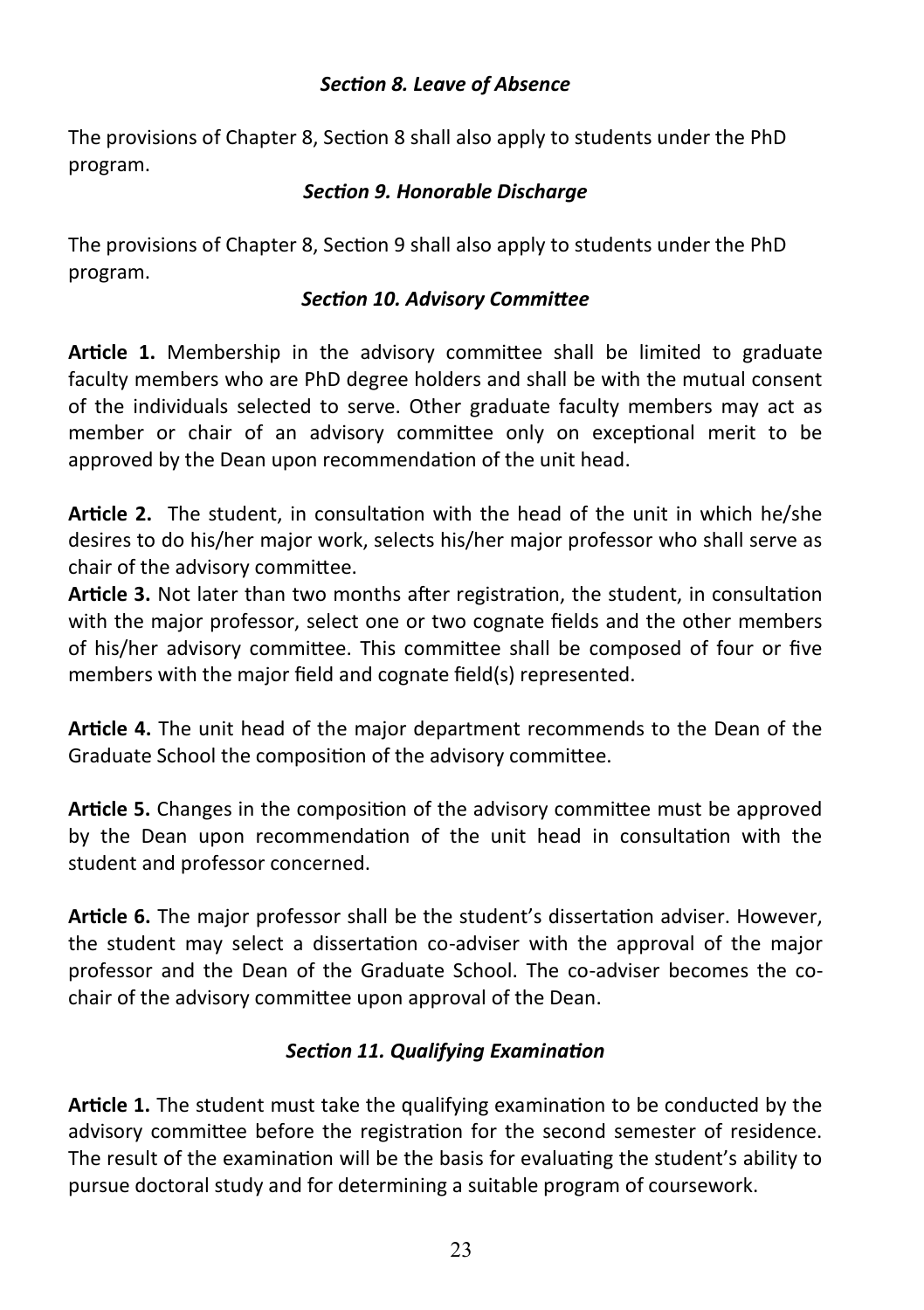**Article 2.** The student should submit his/her application for the qualifying examination, duly recommended by the chair of his/her advisory committee and noted by the unit head of the major department, to the Dean of the Graduate School not later than one month before the date of examination. The details of the qualifying examination shall be left to the discretion of the advisory committee.

**Article 3.** To pass the examination, the student must receive not more than one negative vote of the committee.

**Article 4.** If the student fails his/her qualifying examination, no re-examination shall be allowed, except on the unanimous approval of his/her advisory committee. If the student fails the re-examination, he/she shall be permanently disqualified from earning the degree.

**Article 5.** The chair of the advisory committee shall submit to the Dean of the Graduate School a report on the result of the examination within one week after the examination.

### *Section 12. Course Work Requirement*

**Article 1.** After passing the qualifying examination, the student shall confer with his/ her advisory committee to plan his/her course work. The plan of course work shall be recommended by the advisory committee and endorsed by the unit head to the Dean of the Graduate School.

**Article 2.** Once approved, the plan of course work shall become the official program for the degree and must be completely satisfied, including language requirements, if any, in fulfillment of degree requirements. The UPLB Registrar shall be furnished a copy of the approved plan of course work.

**Article 3.** A minimum of 24 units of course work beyond the master's degree is required with at least 18 units of the course work on the 200 and above level.

**Article 4.** At least 12 units of course work shall be in the major field and 6 units in each cognate field. In case the students opts to have only one cognate, the minimum number of units for the major and cognate fields shall be 15 and 9 units, respectively.

**Article 5.** Changes in the official program for the degree must be approved by the Dean upon recommendation of the unit head in consultation with the chair and members of the student's advisory committee. Applications for revisions in the plan of course work should be done before courses to be deleted/added/replaced are registered.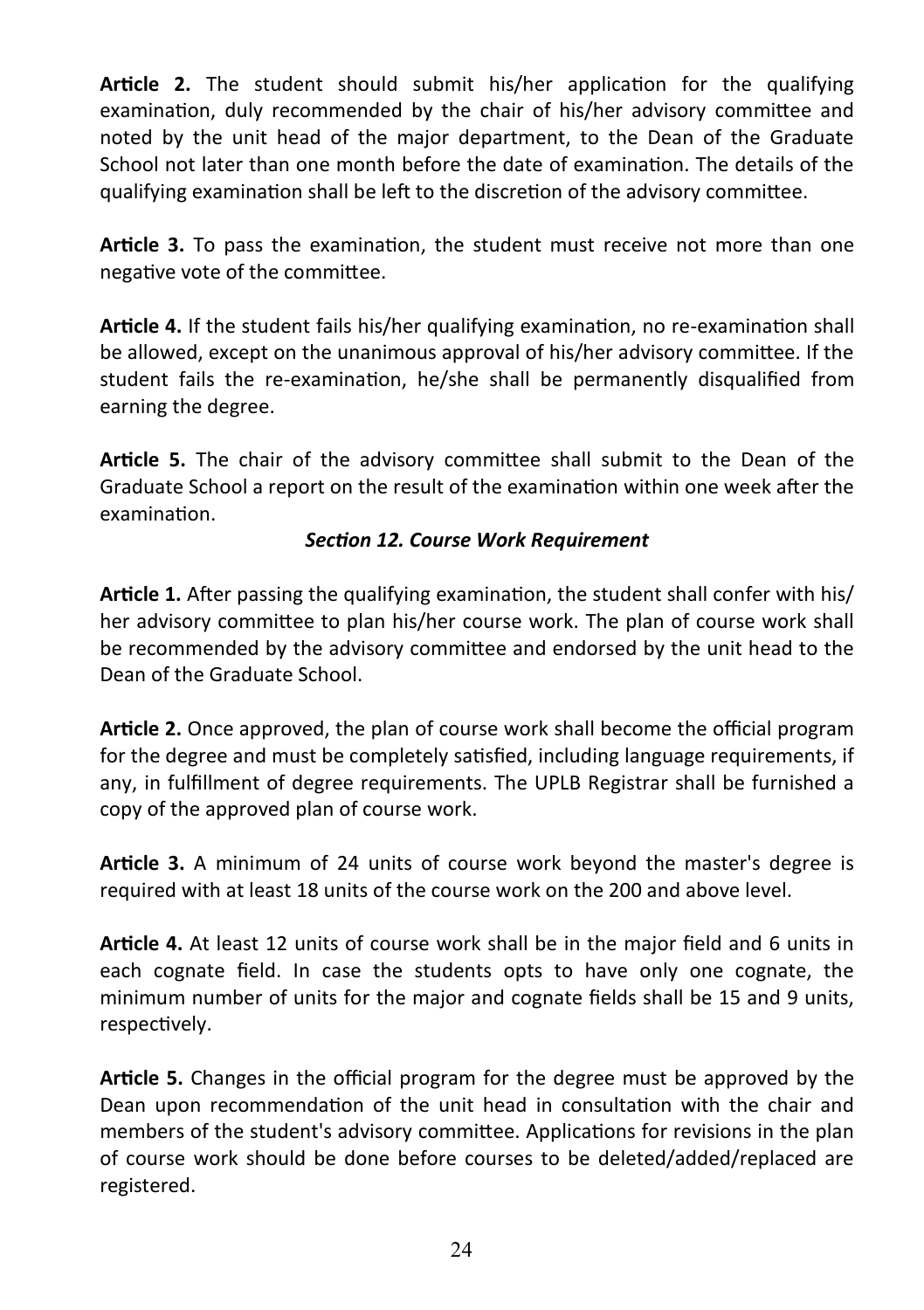### *Section 13. Comprehensive Examination*

**Article 1.** A Comprehensive Examination is taken after completing satisfactorily all the courses prescribed in the approved plan of coursework and the foreign language requirement, if any, and upon recommendation of the student's major adviser.

**Article 2.** The student must obtain a GWA of "2.00" or better in all the courses prescribed in the approved plan of course work under the major and cognate fields. As part of the qualification for taking the Comprehensive Examination, the student must also obtain "passing grades" in all courses which had been enrolled.

**Article 3.** Application to take the Comprehensive Examination, duly recommended by the chair of the advisory committee and noted by the unit head of the major department, shall be submitted to the Dean of the Graduate school at least one month before the date of examination.

**Article 4.** The Comprehensive Examination shall test the student in his/her major and cognate fields. A written examination shall be given for each area indicated in his/her plan of course work. An integrative oral examination shall be given after passing the written examination. The details of the examination shall be left to the discretion of the advisory committee.

**Article 5.** To pass the examination, a unanimous vote of the committee is required.

**Article 6.** A student who fails the Comprehensive Examination may apply for reexamination not earlier then one month but not later than one year after the first examination. If the student fails the re-examination, he/she shall be barred permanently from pursuing his intended program of study.

**Article 7.** The chair of the advisory committee shall submit to the Dean of the Graduate School a report on the result of the examination within one week after the examination.

# *Section 14. Candidacy to the PhD Program*

**Article 1.** Official candidacy to the doctoral degree program is established when a student passed the Comprehensive Examination.

# *Section 15. Doctoral Dissertation*

**Article 1.** The title and outline of the dissertation as recommended by the adviser must be approved by all members of the advisory committee not later than the third semester of dissertation enrolment.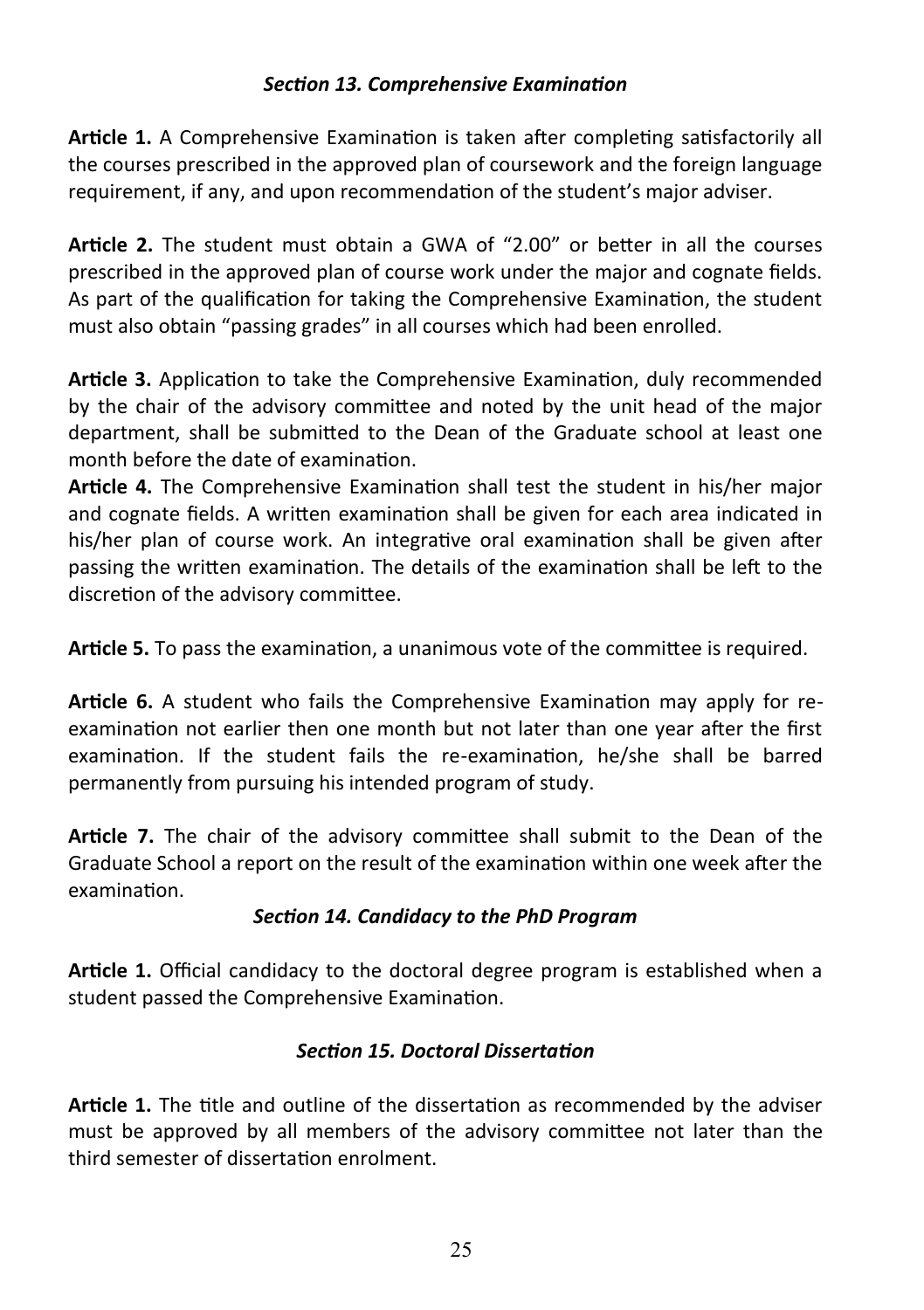**Article 2.** The candidate must present a copy of his/her dissertation that is satisfactory to all members of the advisory committee. The dissertation, which should be in prescribed form, must show that (1) he/she possesses mastery of the field in which he/she presents himself/herself; (2) he/she is capable of doing independent scholarly work; and (3) he/she is able to draw or infer such conclusions as may, in some respect, modify or enlarge upon what has been previously known.

**Article 3.** The advisory committee certifies to the publishable quality of the dissertation — that the dissertation is suitable for publication in a journal that practices a thorough and credible review process.

**Article 4**. The student is required to submit to the Dean of the Graduate School two articles based on the dissertation and written in a format that is ready for publication in a refereed journal or journals.

**Article 5.** The dissertation shall be subjected to external review.

**Article 6.** The Dean of the Graduate School appoints an external reviewer from three nominees recommended by the advisory committee. The external reviewer shall have expertise along the student's field of study and shall come from outside the student's major department. The external reviewer is required to submit an independent report to the Dean that indicates his recommendation for either acceptance or rejection of the dissertation with explanation based on the critical review and evaluation that he/she has made.

**Article 7.** The doctoral dissertation shall have a credit of 12 units and shall have a numerical grade upon completion. The 12 units of dissertation can be enrolled in three terms for four units each term (4-4-4) or four terms for three units each term (3-3-3-3).

**Article 8.** A student who has already registered a total of 12 units for dissertation but still unable to finish the work should register one unit per term until he/she is able to submit the copies of approved manuscript, but only up to a maximum of six terms (4 semesters, 2 summers). If at the end of this time limit, the student is still unable to submit copies of the approved manuscript, he/she shall be given a grade of "U" and should re-enrol all the 12 units of thesis. The same policies as in Article 7 shall apply. However, a student who is a candidate for graduation during the semester and only has dissertation to enrol may be allowed to register the whole 12 units total credit.

**Article 9.** Three printed copies and an electronic copy in PDF file and MS Word of the dissertation manuscript on a compact disk must be submitted to the Dean of the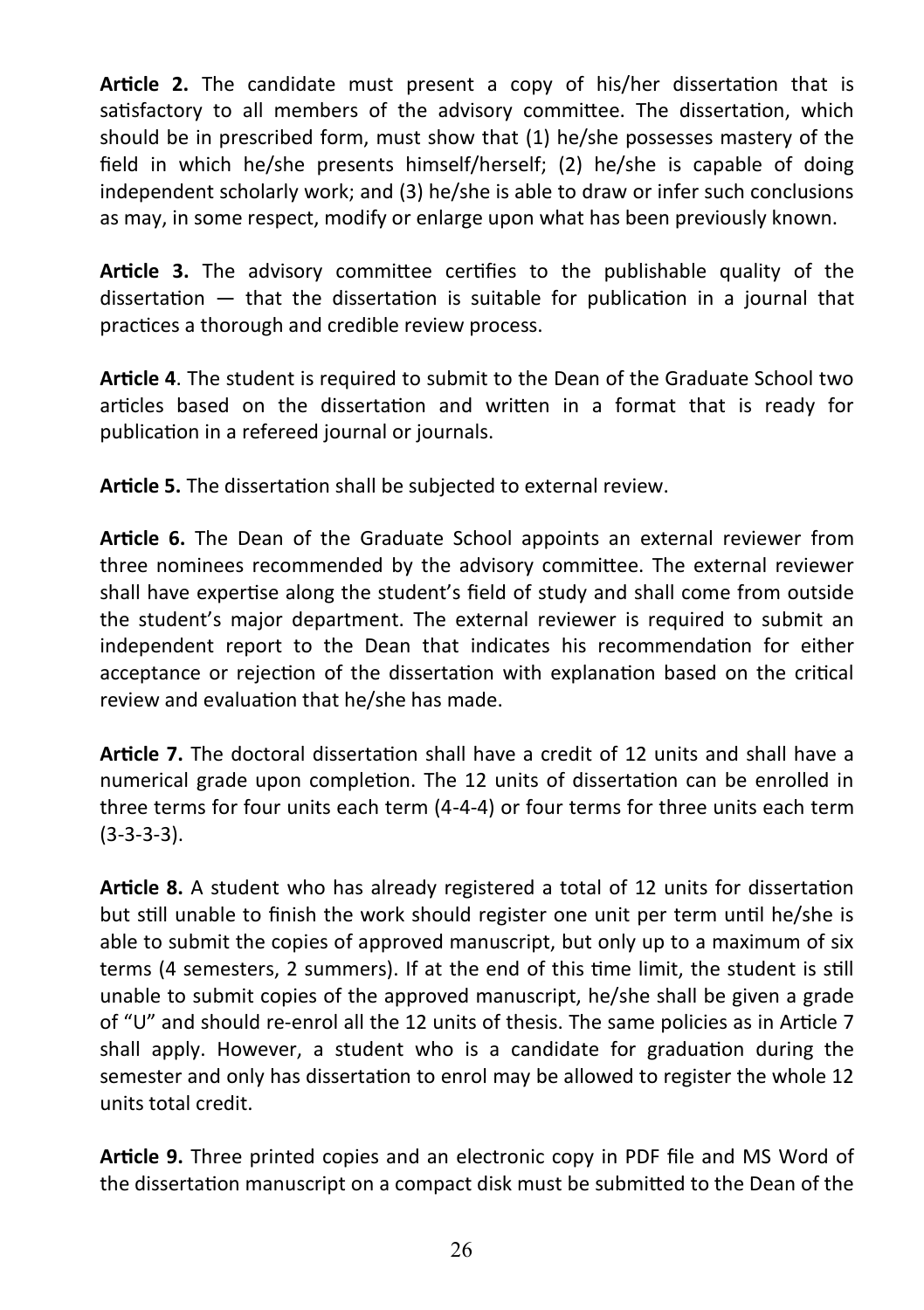Graduate School not later than the following deadlines:

- a) For Summer Graduates the day before the first day of regular registration for the succeeding first semester.
- b) For First Semester Graduates the day before the first day of regular registration for the succeeding second semester.
- c) For Second Semester Graduates the day before the Graduate Advisory Council meets.

### *Section 16. Work in Absentia*

**Article 1.** The dissertation of a candidate may be done *in absentia* with the approval of the advisory committee, if his/her research project requires work outside the University or will be facilitated by the resources of other institutions.

**Article 2.** A candidate working *in absentia* shall make periodic reports of his/her progress to his/her adviser. The candidate must be registered for dissertation units with the Graduate School if his/her work is to be recognized.

### *Section 17. Final Examination*

**Article 1.** The final oral examination has two purposes: to test the candidate's ability to defend his/her dissertation and to provide the advisory committee the opportunity to suggest modifications in the dissertation.

**Article 2.** The candidate may apply for the examination when his/her dissertation is complete and in a form acceptable to his/her major professor who indicates his/her favorable judgment by recommending the approval of the application for Final Examination.

**Article 3.** The application for Final Examination, duly recommended by the chair of the advisory committee and noted by the unit head of the major department, and the final draft of the dissertation shall be submitted to the Dean of the Graduate School not later than two weeks before the examination. The candidate must also submit a copy of the final draft of his/her dissertation to each member of his/her advisory committee who shall conduct the examination.

**Article 4.** To pass the examination, the candidate must receive not more than one negative vote of the committee.

**Article 5.** A candidate who fails his/her Final Examination may apply for a reexamination, which should take place not earlier than one month but not later than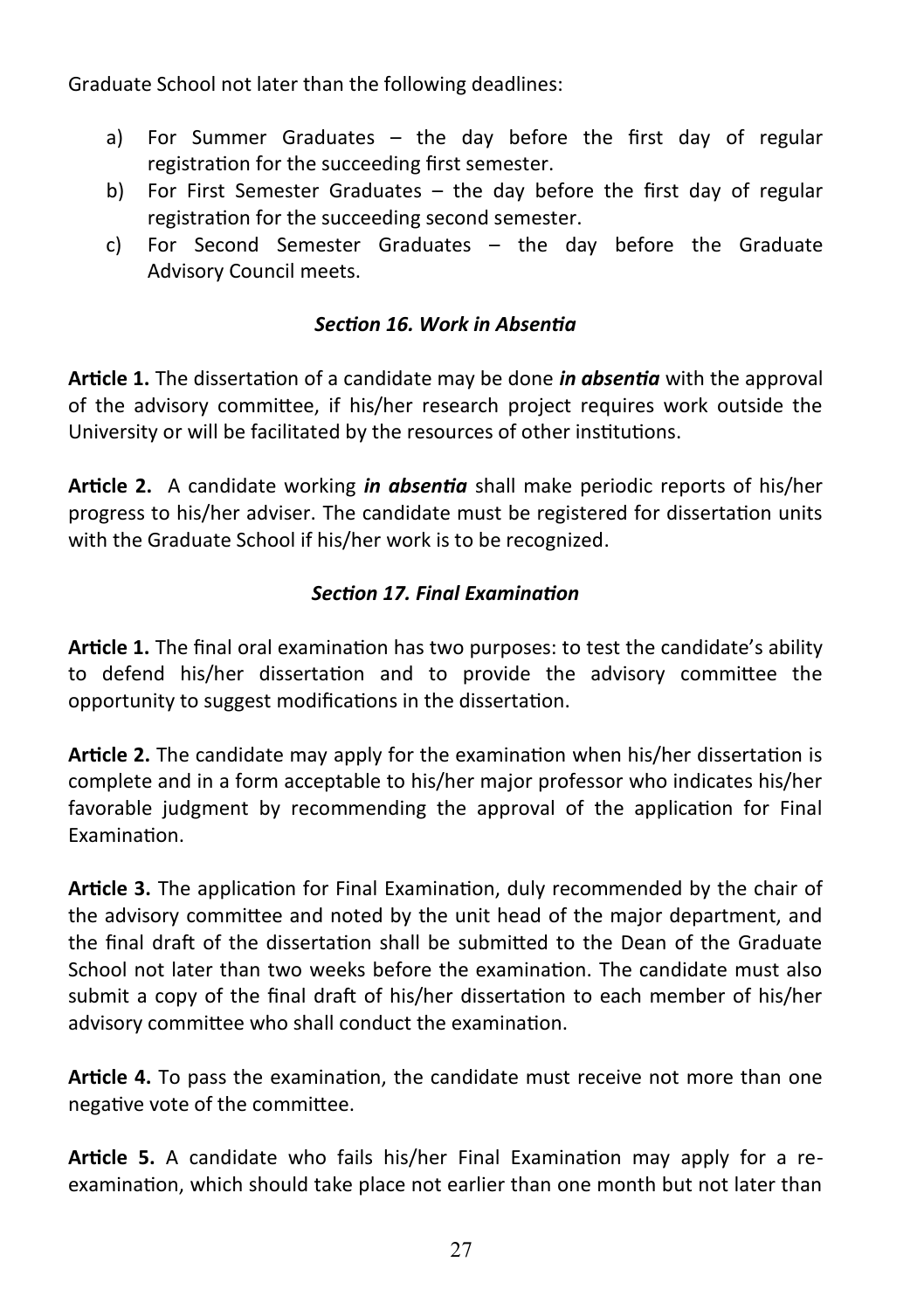one year after the Final Examination upon the unanimous approval of the advisory committee. If the student fails the re-examination, he/she shall be barred from completion of his/her intended program of study at UPLB.

**Article 6.** The chair of the advisory committee shall report the result of the examination to the Dean of the Graduate School not later than three days after the examination.

**Article 7.** Interested members of the Graduate Faculty may participate without any voting power in the Final Examination.

# *Section 18. Graduation Requirements*

**Article 1.** Candidates for the PhD degree are required to complete a minimum of 36 units of course work including dissertation, pass a qualifying examination, a written and oral comprehensive examination and a Final Examination based on the dissertation. The student is also required to submit to the Dean of the Graduate School three printed copies and electronic copies in PDF file and MS Word of the dissertation manuscript. Submission of two articles based on the dissertation and written in a format that is ready for publication in a refereed journal or journals is also required.

**Article 2.** The provisions of Chapter 8, Section 10, Articles 1, 4, 5 and 6; Section 11, Article 1; Section 12, Article 1; and Section 13, Article 1 shall also apply to the PhD program.

# *Section 19. Extension of Residency*

**Article 1.** A student who was not able to complete the requirements for the degree within the time limit following the provisions of Chapter 10, Section 7, may apply for extension of residency provided the student has satisfied the following conditions:

- a) has completed all coursework requirements based on the approved plan of coursework with a GWA of 2.0 or better;
- b) has already passed the written and oral comprehensive examinations; and
- c) has the recommending approval of his/her Advisory Committee.

**Article 2.** Students must apply for extension at least one month before reaching maximum residency. Upon approval, a formal notice of extension will be sent to the student and his/her Advisory Committee.

**Article 3.** Prescription of additional courses is optional and is dependent on the collective decision of the student's Advisory Committee.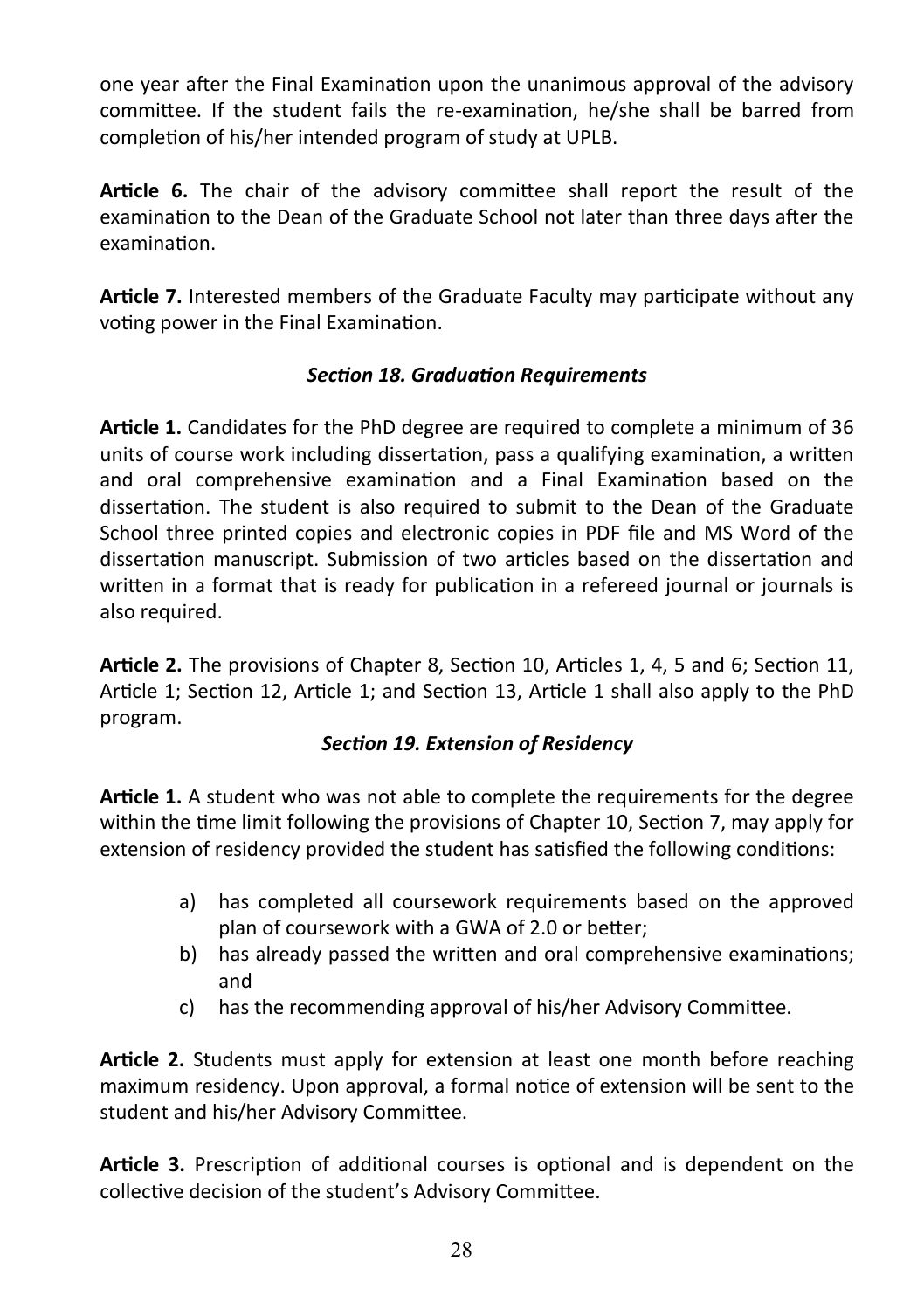**Article 4.** A second and last year of extension may be granted to a student if he/she has already successfully defended the thesis, and is in the process of finalizing the manuscript.

**Article 5.** In cases of *force majeure*, such as typhoons and major calamities, which the Graduate School, upon the recommendation of the Advisory Committee, will determine, the student may be allowed an additional, or third extension, to complete his/her program.

# **CHAPTER 11 RULES AND REGULATION FOR THE STRAIGHT PhD DEGREE PROGRAM**

# *Section 1. Admission Requirements*

**Article 1.** A Master of Science (MS) student in UPLB who has completed at least 18 units of 200-level graduate courses, in two consecutive semesters during his/her first year in the graduate program and with a GWA of 1.25 or better may apply to shift to a straight PhD program.

**Article 2.** The applicant shall undergo the following procedures prior to his/her admission to the straight PhD program:

1) Obtain a certification of his/her GWA and record of his/her grades for each course he/she has taken at the 200-level from the office of the University Registrar. These documents must be attached to his/her application for a qualifying examination.

2) After securing these documents, apply for a Qualifying Examination to the unit head upon the recommendation of his/her guidance committee.

3) Take the Qualifying Examination before the opening of classes following his/her completion of the first 18 units of 200-level graduate courses. The qualifying examination shall determine whether the following criteria are met.

- a) Substantial scholarship and high attainment in a particular field of knowledge;
- b) Marked ability and scholarship in some relatively broad field of knowledge;
- c) High critical ability and powers of imagination and synthesis; and
- d) Knowledge in the use of research techniques.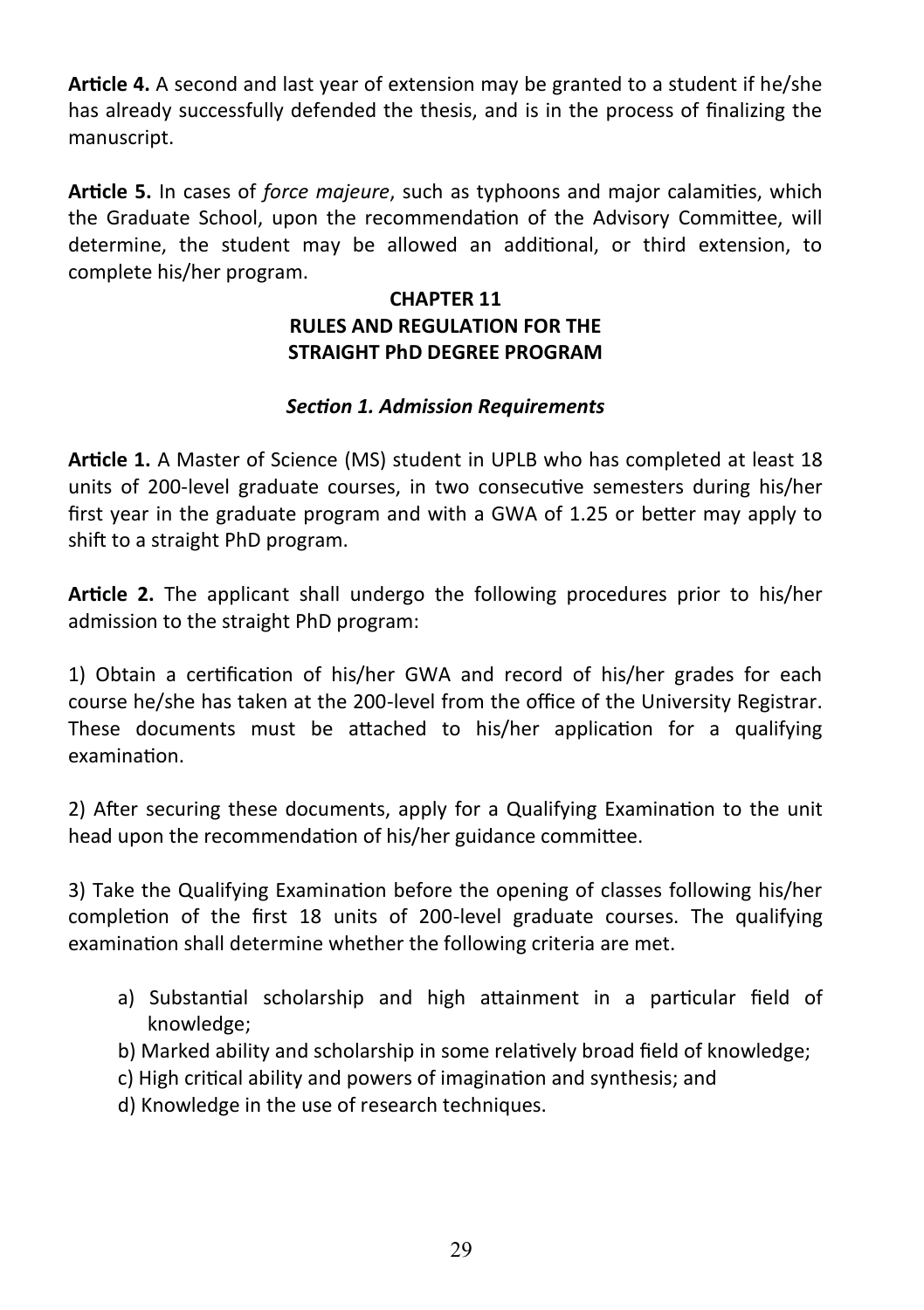### *Section 2. Examination Committee*

**Article 1.** The unit head shall organize the Examination Committee after he/she has approved the application of the student for a Qualifying Examination. The Examination Committee shall perform the following tasks:

- 1) Assess the scholastic standing of the candidate;
- 2) Examine the subject areas taken by the student which will receive emphasis in the doctoral program;
- 3) Interview the candidate;
- 4) Prepare and administer the written Qualifying Examination;
- 5) Evaluate the result of the written Qualifying Examination and measure them against the criteria set forth in the foregoing; and
- 6) Submit to the department chair the results of the evaluation of the candidate's performance in the written Qualifying Examination.

**Article 2.** A student who passes the written Qualifying Examination shall be recommended by the unit head to the Dean of the Graduate School who will issue the official letter of admission. If the student fails the written Qualifying Examination, he/she shall retain his/her status in the MS degree.

### *Section 3. Course Work Requirement*

**Article 1.** The student who qualifies for the straight PhD program shall plan his/her course work with the advisory committee.

**Article 2.** A minimum of 36 units of course work shall be required. At least 27 units shall be required in the major field and a minimum of 9 units in the cognate field, or 24 units shall required in the major field and a minimum of 6 units in each of the two cognate fields. Only 6 units of 100-level courses may be credited towards the course work requirement.

**Article 3.** The student must finish all course work within two years (four semesters and two summers). Exception may be made upon strong recommendation of the major adviser.

#### *Section 4. Comprehensive Examination*

**Article 1.** The student may apply for a comprehensive examination after satisfactorily completing all the courses prescribed by his/her committee and upon recommendation of his/her major professor. Application for the comprehensive examination shall be submitted to the Dean of the Graduate School at least one month before the date of the examination.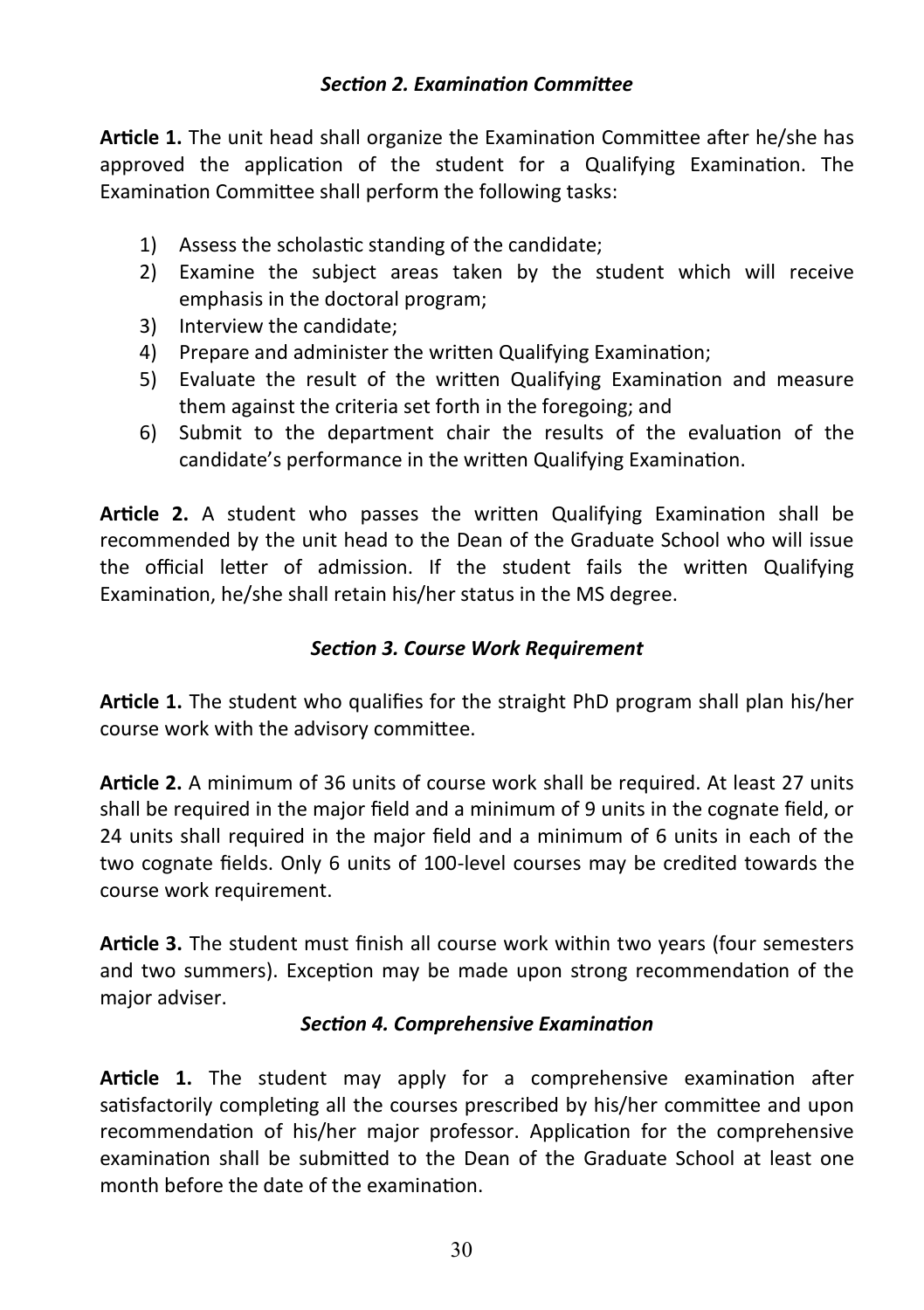**Article 2.** The comprehensive examination shall test the student in his/her major and cognate field(s). a written examination shall be given for each area indicated in his/her plan of course work. An integrative oral examination shall be given after passing the written examination. The details of the examination shall be left to the discretion of the advisory committee.

**Article 3.** To pass the examination, a unanimous vote of the committee is required.

**Article 4.** A student who fails the comprehensive exam may apply for reexamination not earlier than one month but not later than one year after the first examination. If the student fails the re-examination, he/she may apply for a Master of Science degree and fulfill the requirements of such a degree.

**Article 5.** The chair of the advisory committee shall submit to the Dean of the Graduate School a report on the result of the examination within one week after the examination.

# *Section 5. Doctoral Dissertation*

**Article 1.** The title and outline of the dissertation as recommended by the adviser must be approved by all members of the advisory committee not later than the third semester of dissertation enrolment.

**Article 2**. The provisions of Chapter 10, Section 15, Articles 2-9 shall also apply to the Straight PhD program.

# *Section 6. Final Examination*

**Article 1.** Application for the Final Examination shall be submitted to the Dean of the Graduate School at least one month before the examination. Before approval of the application for Final Examination, the candidate must submit a copy of the final draft of his/her dissertation manuscript to each member of his/her advisory committee who shall conduct the examination.

**Article 2.** The provisions of Chapter 10, Section 17, Articles 1, 2, 4, 6, and 7 shall apply to the Straight PhD program.

**Article 3.** A candidate who fails his/her Final Examination may apply only once for re -examination which should take place not earlier than a month after the first examination. A re-examination may be given only upon unanimous approval of the advisory committee.

# *Section 7. Extension of Residency*

**Article 1.** The provisions of Chapter 10, Section 19 on Extension of Residency shall also apply to students in the Straight PhD program.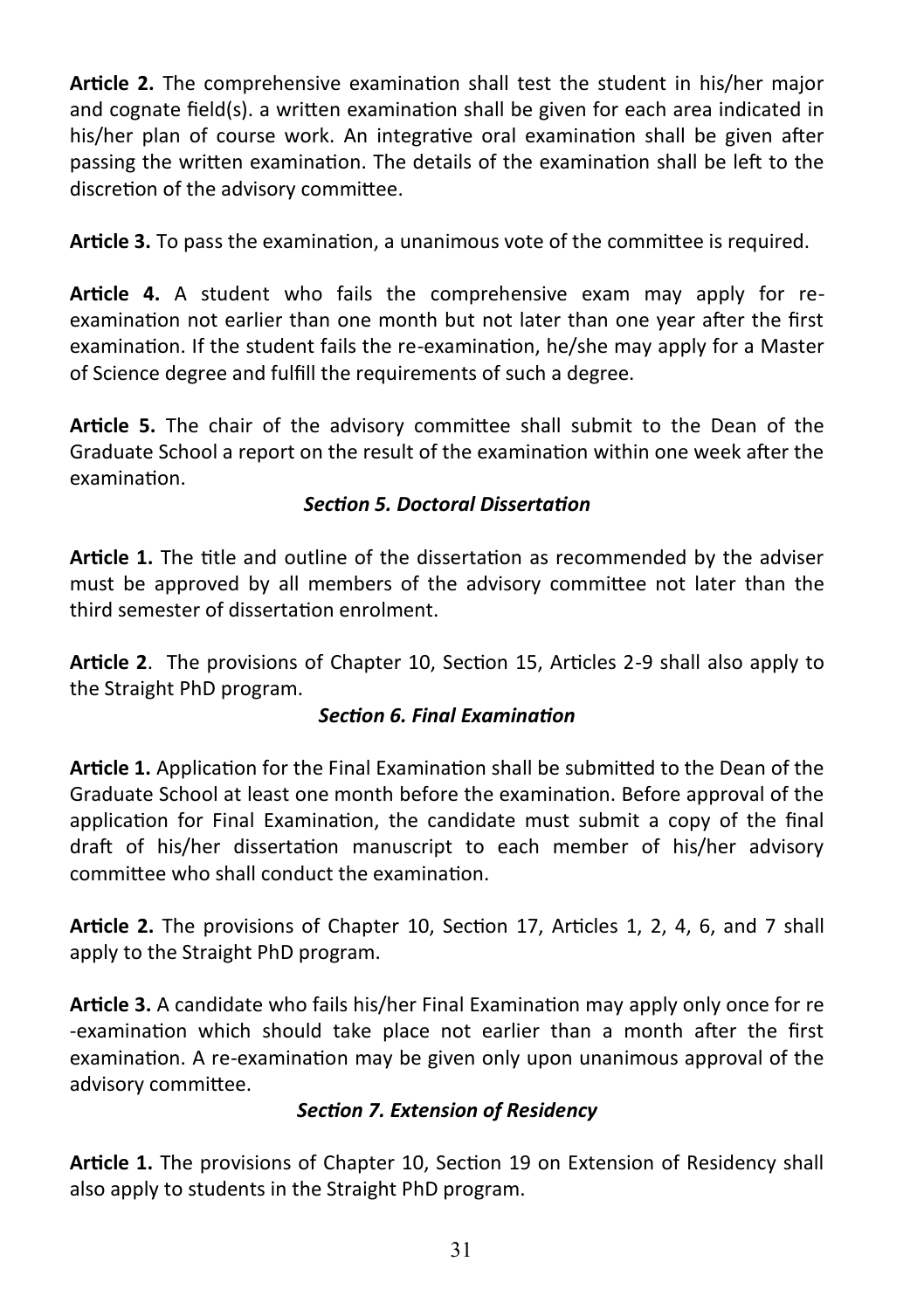### **CHAPTER 12 RULES AND REGULATION FOR THE DEGREE OF DOCTOR OF PHILOSOPHY BY RESEARCH**

### *Section 1. Admission Requirements*

**Article 1.** An applicant for admission to graduate work for the degree of Doctor of Philosophy (PhD) by research must

- a) be a holder of a Master of Science (MS) degree in the same area as the PhD degree being applied for from a recognized institution;
- b) have a GWA of 1.75 or better in the MS degree;
- c) have at least three (3) years of relevant experience in research certified by his/her Agency.
- d) have at least one referred publication, senior or sole author, in a reputable journal.
- e) must undergo and pass the assessment process conducted by the evaluation committee of relevant academic unit.

**Article 2.** An application form (GS Form 1) duly accomplished must be submitted to the Graduate School together with the following documents:

- a) Original and a photocopy of the official transcript of academic records, in English language, with no remarks and with an explanation of the grading system used, from all tertiary and graduate institutions attended;
- b) Photocopy of BS and MS diplomas;
- c) Certification from the immediate head of the agency that the applicant has at least three (3) years of satisfactory research experience;
- d) Reprints or copies of the applicant's research outputs
- e) A research proposal which shall include the title, rationale, objectives, methodology, and references;
- f) For international students, certification from the Office of the University Registrar of previous university attended that the medium of instruction is English (if applicable), or results of Test of English as a Foreign Language (TOEFL) or results of the International English Language Testing System (IELTS), or its equivalent;
- g) Application fee (may be paid by bank transfer or postal money order); and
- h) Sealed letters of references from two former professors, superiors or colleagues, and a letter of reference from the applicant's former Master's degree adviser.

All documents must be in the Graduate School at least one month before the start of classes every semester. For international students, documents must be submitted earlier to have ample time to process travel papers. Submitted documents pertinent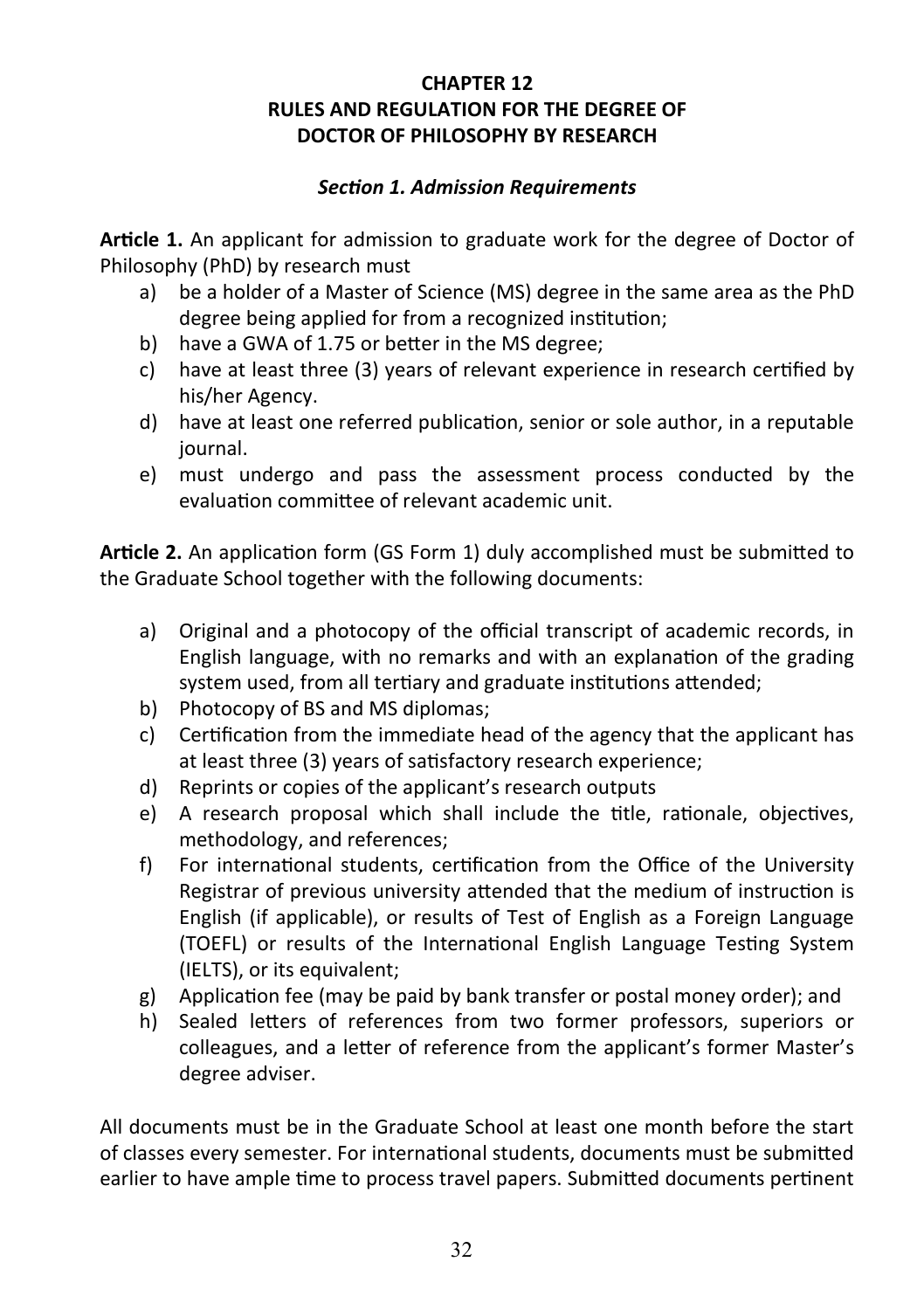to the application become part of the university files and cannot be returned to the applicant.

**Article 3.** All applicants from countries where English is not the medium of instruction and with TOEFL score below 500 or IELTS score below 5.5 should take the English proficiency examination. Those who do not meet the required level of proficiency for graduate studies in UPLB may be admitted on Probationary status with the condition that they should take the Intensive English Course for International Students administered by the Language Instruction Towards Excellence (LITE) Program of the College of Arts and Sciences prior to or during their first semester of residency in the program.

# *Section 2. Evaluation for Admission*

**Article 1.** The Evaluation Committee composed of a chair and at least three (3) but not more than five (5) graduate faculty members shall assess the potential of an applicant as a PhD by research student.

**Article 2.** The Evaluation Committee shall conduct the interview, assessment examination, and defense of the research proposal of the applicant. The assessment examination may be written or oral, or both, as unanimously approved by the Evaluation Committee.

**Article 3.** Acceptance (or non-acceptance) to the program shall be based on the overall performance of the applicant in the interview, assessment examination, and in the defense of the applicant's research proposal.

**Article 4.** To be accepted into the program, the applicant must receive no more than one negative vote from the Evaluation Committee.

# *Section 3. Notice of Admission*

**Article 1.** Letters of admission shall be sent out beginning February 23 for first semester admission and July 23 for second semester admission.

**Article 2.** The admission process is not complete until the applicant acknowledges the admission through a letter of acceptance.

# *Section 4. Registration*

The student shall be allowed to register only upon presentation of the letter of admission from the Dean of the Graduate School.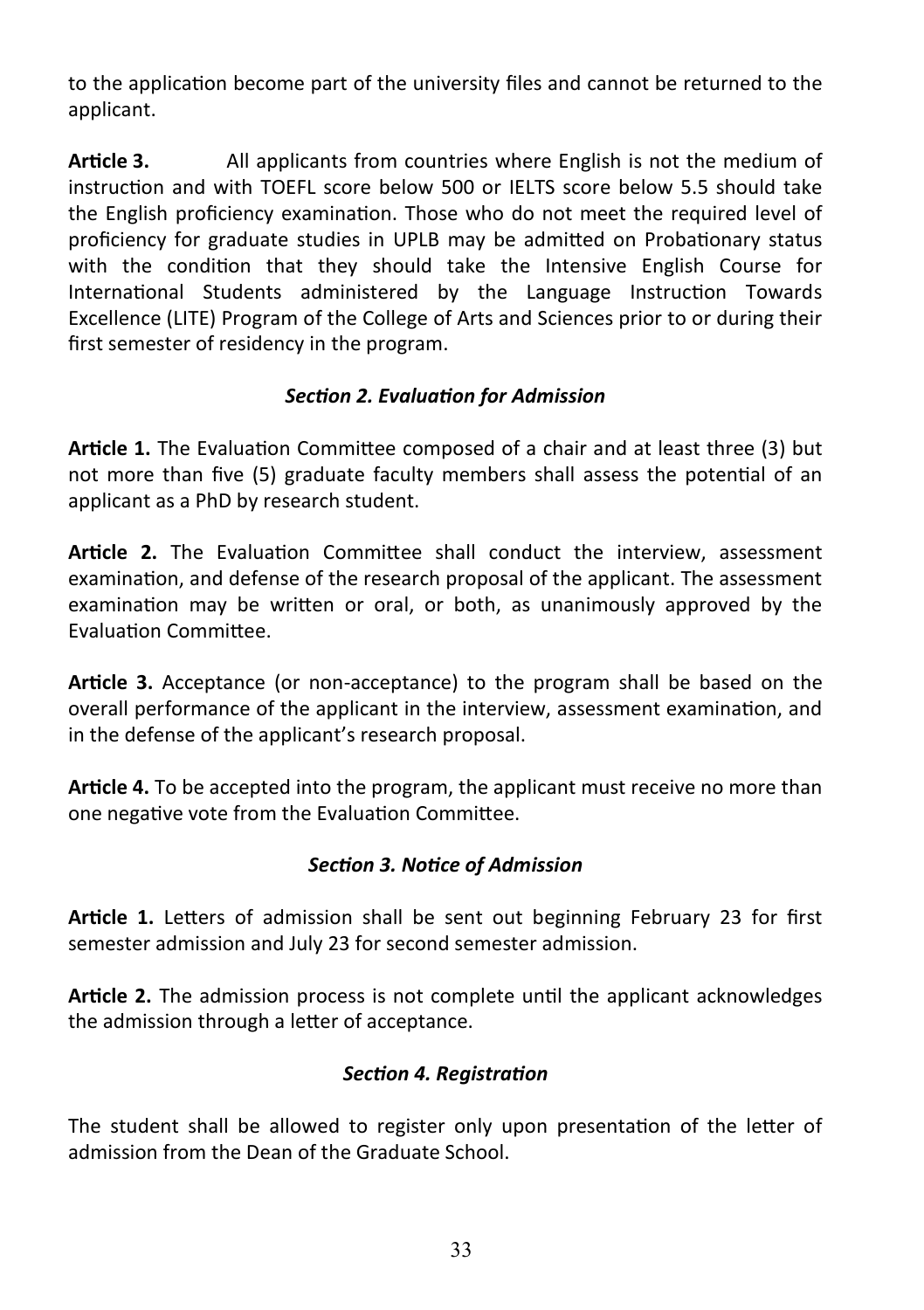### *Section 5. Deferment of Admission*

Deferment of admission for a period not exceeding one year may be granted upon written request. A student unable to register within one year of admission needs to re-apply for admission to the Graduate School.

### *Section 6. Residency and Time Limit*

**Article 1.** A student is in residence when he/she is registered for dissertation work on campus, or work *in absentia* with due approval in advance b his/her Advisory Committee.

**Article 2.** A minimum period of two (2) but not more than five (5) years is required for residency.

**Article 3.** After 5 years, the residency can be extended upon recommendation of the Advisory Committee, consistent with the provision in Chap. 10, Sec. 19, Art. 5 of the UPLB Graduate School Policies, Rules and Regulations.

# *Section 7. Advisory Committee*

**Article 1.** In the first semester of residence, the student, in consultation with the Chair/Director of the major department/institute, shall select his/her prospective major adviser who shall also be the chair of the student's advisory committee. The student, together with his/her major adviser, shall form the committee, which shall be composed of at least five (5) members, including the adviser, with the major and related areas are represented.

**Article 2.** The chair of the advisory committee shall convene the committee not later than one month after the approval of its composition by the Dean of the Graduate School. The student shall discuss with his/her advisory committee the details of the dissertation proposal including the place of work and its mechanics of monitoring, facilities needed, time required to accomplish the work, and the budget. During his/ her first semester, the student shall also discuss the required seminar presentations in relation to the dissertation research with the Advisory Committee.

**Article 3.** The Student shall discuss with his/her advisory committee for the approval of portions of the dissertation, which are ready for presentation in a seminar, and to be written and submitted for publication.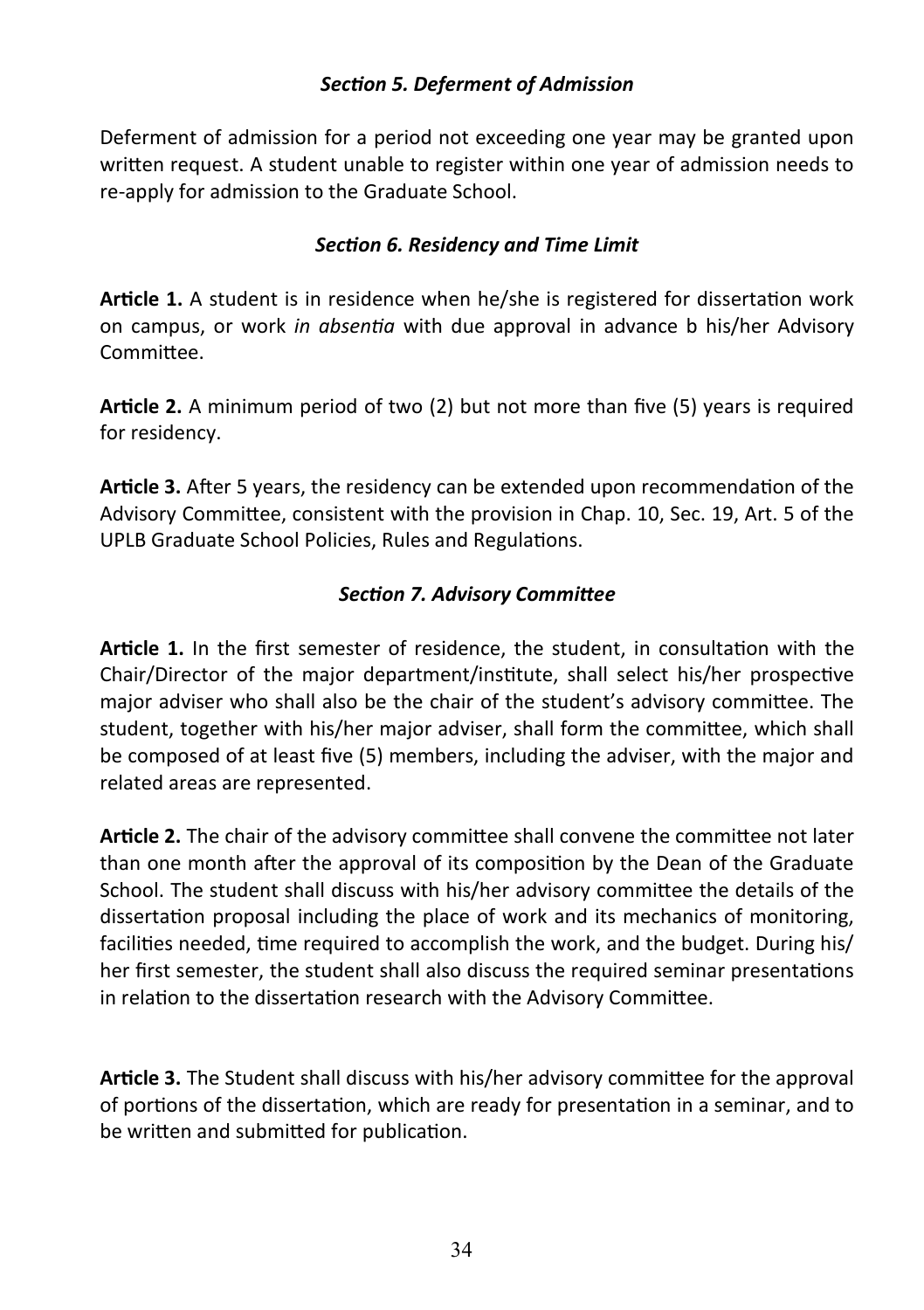#### *Section 8. Work in Absentia*

The provisions of Chapter 10, Section 16, Articles 1 and 2 shall also apply to the PhD by Research program.

#### *Section 9. Final Examination Panel*

The provisions of Chapter 10, Section 15, Articles 2-9 of the UPLB Graduate School Policies, Rules and Regulations shall also apply to the PhD by Research program.

# *Section 10. Final Examination*

**Article 1.** The Final Examination panel shall be composed of the student's advisory committee and an external reviewer to be appointed by the Dean of the Graduate School from among three (3) nominees of the department/institute. The process of external review shall be consistent with Chap. 10, Sec. 15, Art. 2-9 of the UPLB Policies, Rules and Regulation. In addition, the doctoral dissertation outline as well as the manuscript will be externally reviewed to ensure quality. The student shall be given, by his/her Final Examination panel, an oral examination which will be opened to the public. The Graduate School shall publicize the schedule and place of the oral examination.

**Article 2.** To pass the examination, the student must receive no more than one negative vote from the Advisory Committee.

**Article 3.** A student who fails the examination may be given a re-examination not earlier than one month but not later than one year after the first examination only upon unanimous approval of his/her advisory committee. Failure to pass the reexamination shall disqualify the student from earning the degree.

**Article 4.** A student who passes the Final Examination shall be given a numerical grade by his/her adviser in consultation with the members of the Advisory Committee. This grade reflects the whole work done during the program to include the publications emanating from the research work and the results of the final examination.

# *Section 11. Requirements for Graduation*

**Article 1.** The student must register three (3) units of seminar (1 unit per semester), and present a seminar as a requirement for each enrollment. At least two of the seminar topics to be presented must include results of the dissertation. The student shall not be allowed to continue the program if he/she will not be able to give a satisfactory performance in his/her first seminar presentation.